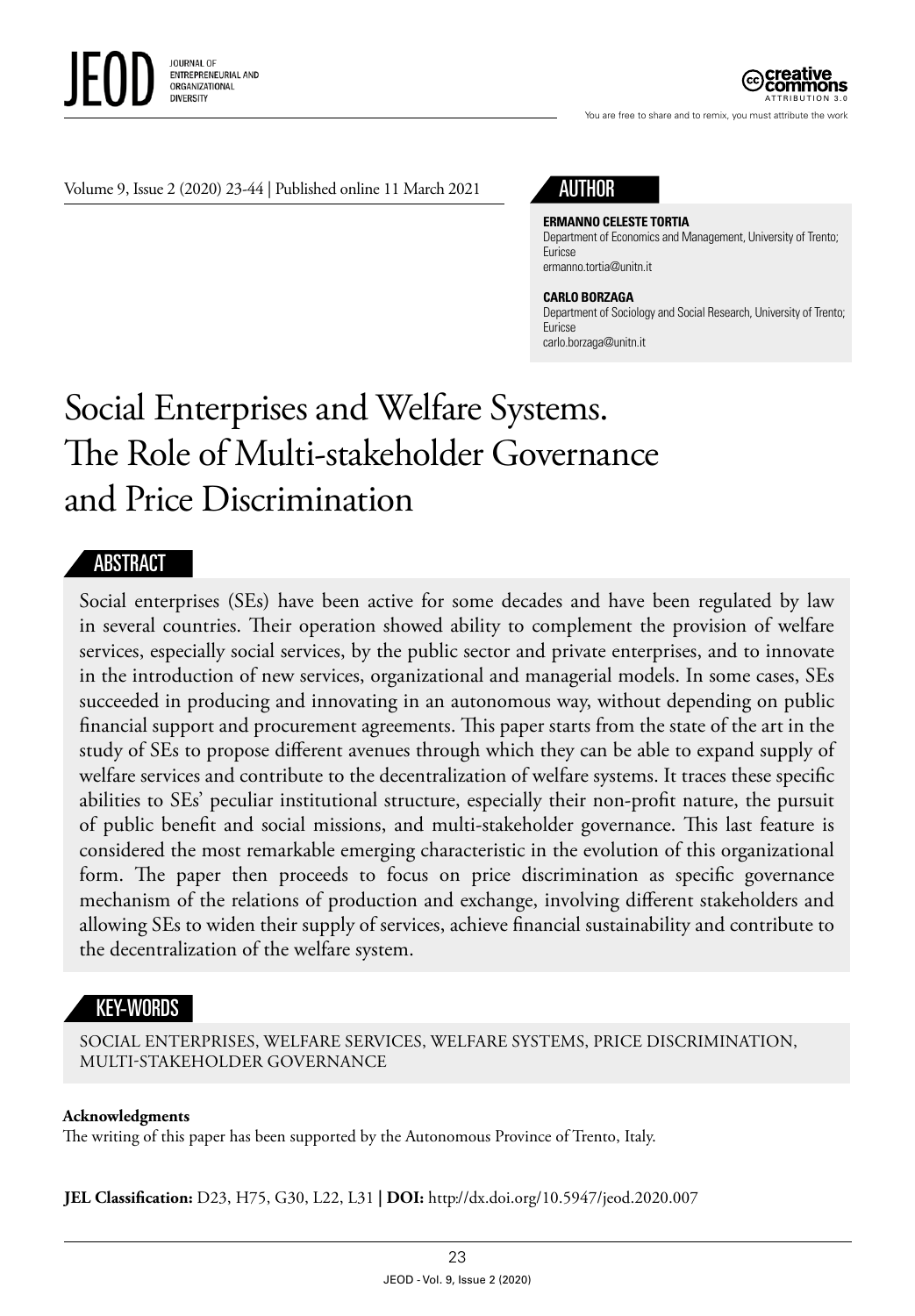#### **1. Introduction**

To date, social enterprises (SEs) have been studied mainly in a quite narrow way, referring to their field activity, while it can be more important to work out their general features. In this regard, the most relevant contributions start from Borzaga and Defourny (2001) and Anheier and Ben-Ner (2003). Legislation quickly adapted in many countries, but usually in a quite narrow way, focusing for example on specific activities—like the law on social cooperatives in Italy that was aimed at the regulation of social services and work integration—, the regulation of fair trade, and micro-finance<sup>1</sup>. The debate on the SE has been stimulated, to date, by their spontaneous and sketchy emergence in various niches of activity and in various countries, stemming from initiatives taken by social activists within the civil society. Following a new flourishing of new scientific contributions and new legislative developments, more general theoretical elaboration, inter-industry regulation and policy initiatives have taken place over the last 15 years, as the latest legal reforms concerning SEs follow just this more general and inter-industry approach (Kerlin, 2006; 2010; Defourny and Nyssens, 2008; 2010; Galera and Borzaga, 2009; Borzaga and Galera, 2016; Poledrini and Tortia, 2020; Sacchetti and Borzaga, 2020). Some sectors, especially those delivering welfare services, require further theoretical and legislative work, since the process of decentralization of welfare systems proceeds at a brisk pace in many countries and new legal and policy instruments are needed.

The implementation of the new legal schemes bore wide-ranging potentials and effective consequences, since they encompassed activities well-beyond the sectors traditionally populated by non-profit organizations and socially oriented firms, especially in social and welfare services. In these sectors, SEs contribute to the completion of markets and public supply in innovative ways. They can also spread in more traditional welfare service sectors, such as health-care and education, in niche areas of expertise and in support to marginal social groups, in cases in which the public sector is unable to intervene<sup>2</sup>. Fair trade, micro and ethical finance, following the example of the Grameen Bank in Bangladesh, are new areas of operation, where the severity of market failures do not advice the reliance on purely commercial, profit-oriented firms, their possible higher efficiency notwithstanding.

Besides, new sectors are not out of sight. The COVID-19 pandemic revealed a strong need for organizations that have social aims and that are able to intervene in emergency situations to alleviate

<sup>1</sup> The introduction of national legislation on the Community Interest Company in the United Kingdom in 2005 and on the social enterprise (*impresa sociale*) in Italy in 2006 (as reformed by the new law on the third sector in 2016, which has elected social cooperatives as de jure SEs) called for new theoretical and empirical work on the premises and consequences of regulation. The ratio of both legislative acts was the introduction of a cross-ownership organizational form, including traditional cooperatives and mutual organizations, entrepreneurial non-profit organizations, and investor-owned firms that are constrained in the distribution of their profits and implement multi-stakeholder governance.

<sup>&</sup>lt;sup>2</sup> The Italian law no. 118 of year 2005 stated the general principles of the normative, which was implemented with the legislative decree no. 155 of year 2006.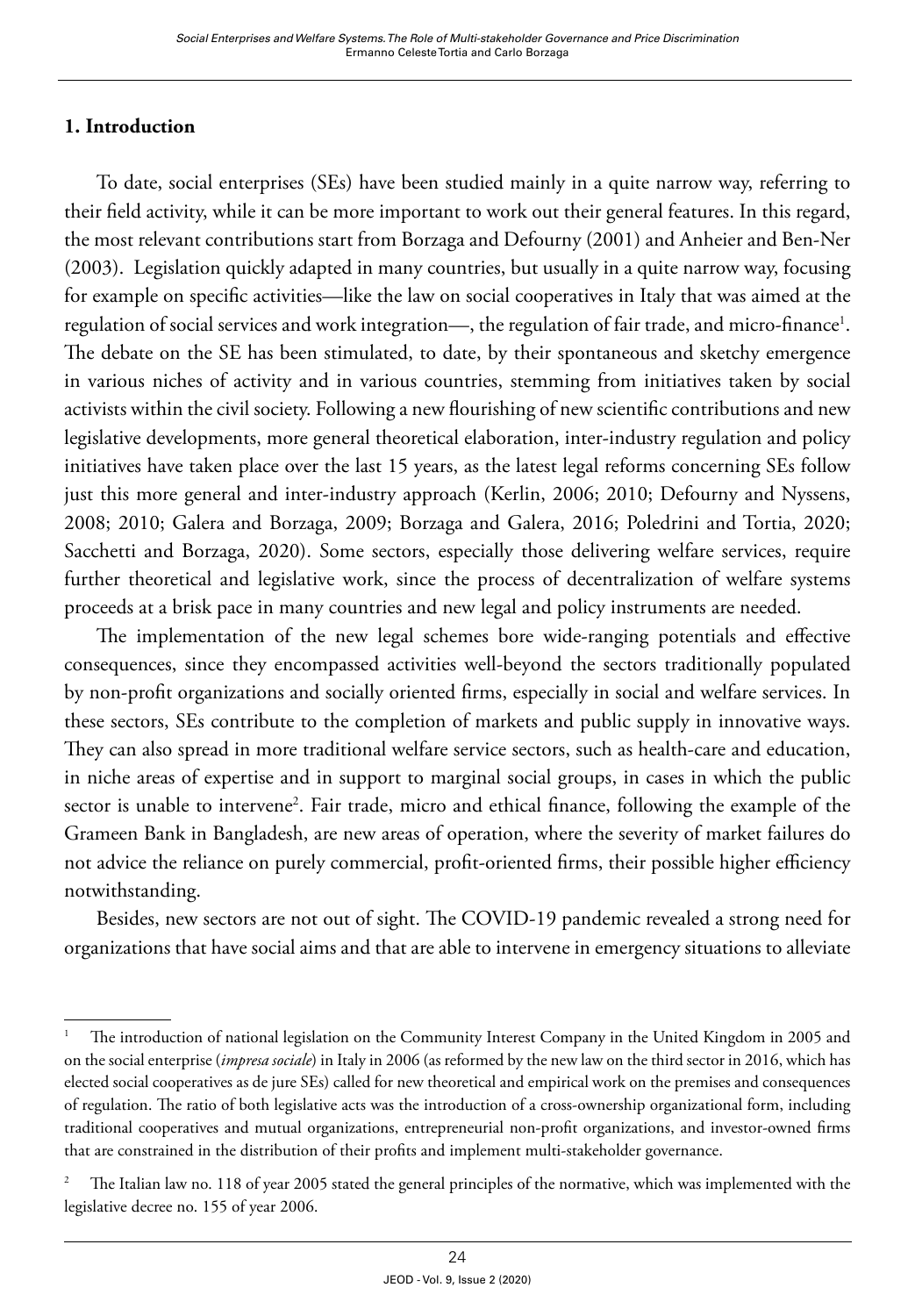the consequences of severe crises. Similarly, environmental protection in the face of the climate crisis requires more and more sustained intervention of third sector organizations to complement public authorities in alleviating the negative impacts of extreme events. Organizations operating in these new sectors, even when they are investor owned, usually have all the necessary features of SEs, given the relational character of their services and the fiduciary features of the relations with clients, borrowers and sub-contractors (Hansmann, 1996; Borzaga and Tortia, 2017).

The completion of markets and the increase in production of public benefit goods involves those goods and services that neither for-profit firms, nor public provision would be able to guarantee autonomously, if not at too high costs and/or excluding low-income users. Higher supply and lower prices of SEs can increase social welfare in terms of both consumer satisfaction and employment. For instance, the main objective of micro-credit is not return maximization for members (investors and producers), but the maximization of the credit granted to disadvantaged social groups, which is itself a public benefit aim. The change in the objectives entails a shift in the parameters for the concession of credit: fiduciary relations are predominant over collateral guarantees, with important consequences on the relief of poverty.

In this perspective, our interpretation of SEs originates in the tradition initiated by Hansmann in 1980 (cf. also Hansmann, 1987), whose approach singles out two fundamental features of SEs: they are entrepreneurial organizations with a public benefit or social aim, as explicitly stated in their statutory bylaws and, at one and the same time, they are partially or totally constrained in the distribution of their profits. While the first feature is uncontroversial and is taken to be a necessary characteristic of all socially oriented entrepreneurial form, the second feature (the nonprofit distribution constraint, NPDC hereafter) has been widely debated, and several models of SE do not include it (for example in Finland and the US).

In our approach, SEs as non-profit enterprises are an especially suitable organizational model to run the production of welfare services because of their (social, historical and institutional) closeness with the spread of non-profit organizations in the same sectors. As it is well known, the NPDC has been interpreted as the fundamental institutional mechanism curbing producers' opportunism (both ex-ante and ex-post) in an effective way (Hansmann, 1996). Opportunism can stem from contractual incompleteness, abuse of decision making power and asymmetric information. In turn, reduced opportunism strengthens trust relations between producers and their clients, thus contributing to lower transaction costs, such as administrative and litigation costs (Borzaga and Tortia, 2017).

We refer the spread and development of this organizational form in the European context, especially as related to the EMES (ÉMergence des Entreprises Sociales en Europe) definition of SEs, which has proved to be the most influential cross-country definition in continental Europe (Borzaga and Defourny, 2001; Defourny and Nyssens, 2008; 2010). This definition singles out three main characteristics of SEs: (i) the presence of an explicit social aim; (ii) the non-profit nature of the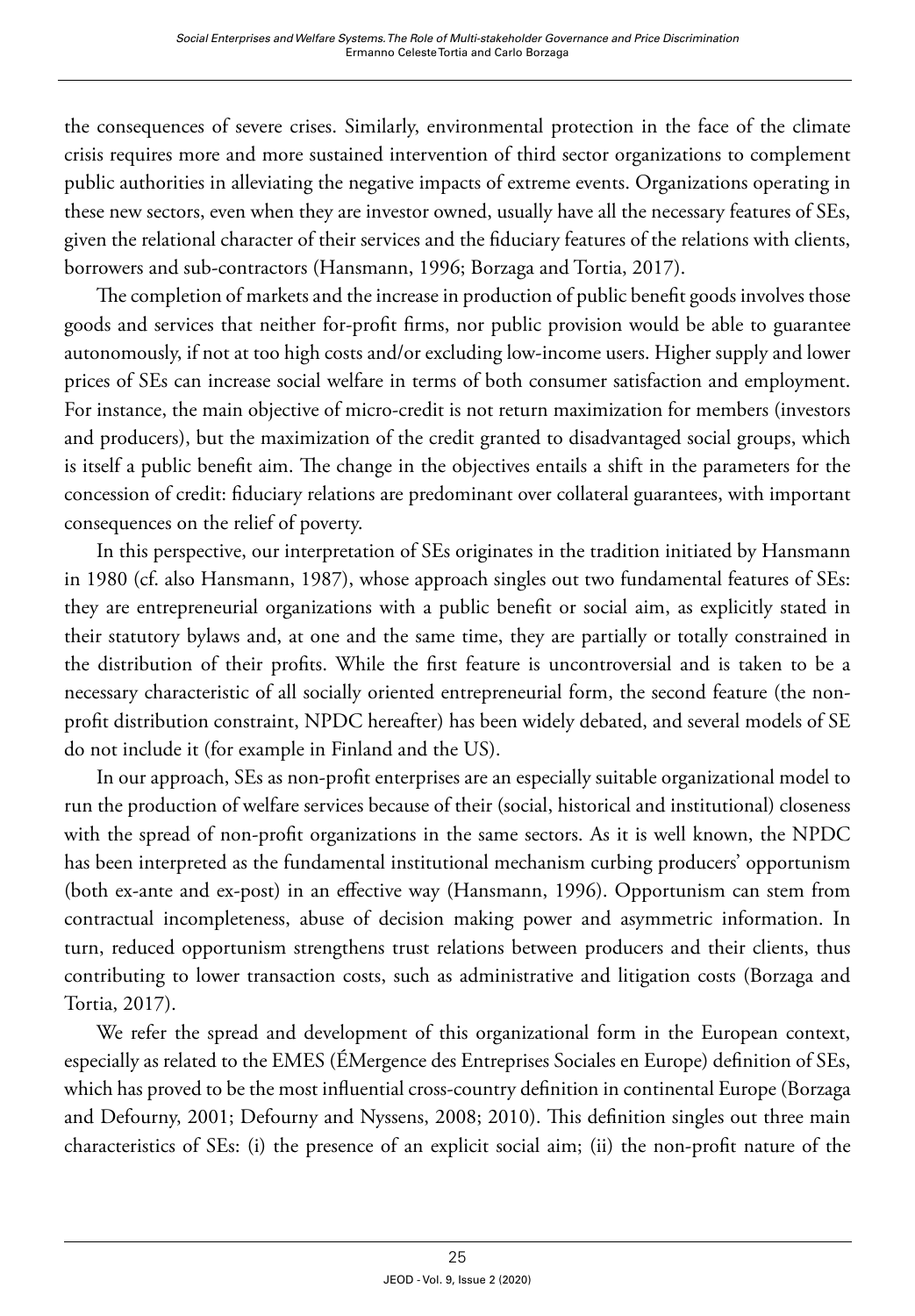venture; (iii) the involvement of all the relevant stakeholders in the governance of the organization<sup>3</sup>. Consequently, in this paper, as a matter of theory and convenience, we stick to the EMES definition of SEs as multi-stakeholder non-profit enterprises.

Given these premises, the aim of this paper is twofold. (i) We seek to develop the theory of multi-stakeholder governance in SEs. Our approach is related to the self-organization paradigm, as spelled out for example in Sacchetti and Tortia (2020). (ii) Among the manifold dimensions of governance, this paper specifically concentrates on the mechanisms of price formation and discrimination, which are not independent of the involvement of different stakeholders.

We interpret self-organization as a process in which stakeholders choose their own respective positioning inside the boundaries of the governance structure as a way to reach adaptive fitness in pursuing the organization's social missions. The process is intended to keep transaction costs (spelled out as contractual costs, organizational costs and exclusion costs as in Sacchetti and Borzaga, 2020) under control and favour the production of social value fulfilling the specific needs of each single stakeholder, especially beneficiaries. No stakeholder has primacy over the others, but it can be imagined that founding stakeholders that take hold of organizational governance in the early stages of its development end up having a more prominent role. In this case, it can be expected that the more prominent stakeholder will take the initiative in involving other stakeholder-groups and coordinate their interactions. On the other hand, it cannot be excluded that more than one stakeholder create and develop the organization together without any of them having a prominent position. In this case, the creation of second level coordination mechanisms and working rules can be the result of self-regulatory action (e.g., joint committees, mediation and dispute resolution; cf. for example, the eight design principles for the governance of common pool resources in Ostrom, 1990).

As for the mechanisms of price formation, the non-profit nature of SEs and the necessity to satisfy the needs of different stakeholders, which may not have sufficient ability to pay for the services, requires the organization to focus on financial and economic sustainability, and not on profit maximization, since maximizing profits would imply reduced supply and an excessive extraction of consumer surplus. The requirement that welfare services are delivered to any individual citizen, irrespective of his/her ability to pay implies that the objectives of the organization are instead maximization of production and break-even (financial sustainability). Maximization of production causes higher costs implying that revenue maximization is a better strategy than profit maximization. Mechanisms of price formation attached to the objective of revenue maximization are discussed in Section 3.

The EMES definition spells out four economic and five social characteristics of SEs. The economic characteristics are: continuous production; autonomy; economic risk bearing and presence of a paid workforce. The social characteristics are: SEs are initiatives promoted by social activists (groups of citizens); produce benefits for the community; their governance is based on inclusion of different people and groups and not on capital ownership; distribution of positive residuals (profits) is limited (Defourny and Nyssens, 2008; 2010).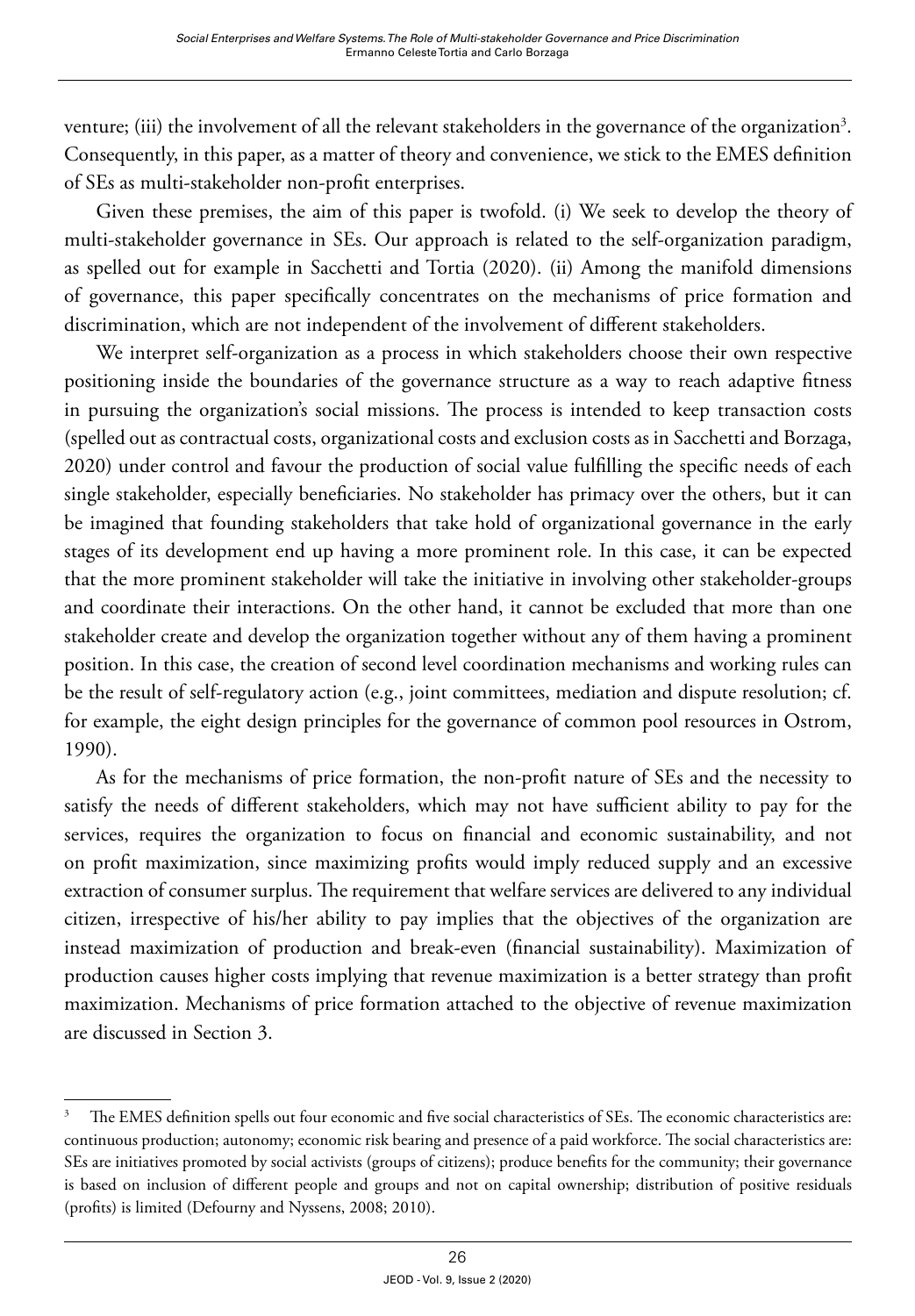In the remainder of the paper, Section 2 describes the basic features of SEs, while Section 3 discusses their potential for cost reduction and surplus increase as especially linked to price discrimination. Section 4 discusses the potential for the spread of SEs in the production of social services. Section 5 concludes.

#### **2. The basic features of SEs**

Given the new legal framework and the multiplicity of ownership and organizational forms to be comprehended in the unifying category of SEs, these can be suitably defined by their teleological connotation, i.e., starting from the public benefit aim. The ownership and organizational form becomes instrumental to this end, and its choice dependent on the specific activity carried out. Indeed, the non-profit nature of these organizations is compatible with a variety of forms, as the exclusion of the profit motive allows the inclusion among SEs of organizational typologies that were traditionally not contemplated among entrepreneurial activity, such as non-profit organizations.

# *2.1. Multi-stakeholder governance and social value creation*

The ability of SEs to supply meritorious goods (private goods, producing positive external effects), can impact on different stakeholders either by increasing their welfare or by decreasing the social costs related to exclusion, marginality and poverty. In this, multi-stakeholder governance, its higher organizational costs notwithstanding, is more and more considered as a crucial coordination mechanism that allows to internalize and manage within organizational boundaries different typologies of contractual failures, as especially exclusion and marginality may be impossible to deal with contractually in several circumstances (Poledrini and Tortia, 2020; Sacchetti and Borzaga, 2020).

The non-profit and multi-stakeholder nature of the organization and the fiduciary character of both external and internal agency relations create institutionalized patterns that function as signalling allowing not purely instrumental relations to develop both between managers and workers, and between the organization and its publics, especially users, clients, and the local community (Hansmann, 1980; 1996; 2001; Borzaga and Mittone, 1997; Bacchiega and Borzaga, 2001; 2003). Fiduciary relations are supported by inclusive and democratic governance rules. Given the necessity to include several different stakeholders, organizational costs can be high but, at the same time, social benefits can be high too and trust relations can indeed be able to reduce transaction costs, including also organizational costs (Roseland, 2000; Waddock, Bodwell and Graves, 2002; Kakabadse, Rozuel and Lee-Davies, 2005; Enquist, Johnson and Skalen, 2006; Meyer, Cohen and Gauthier, 2020). This implies that the organizational efficiency of SEs must be evaluated empirically together with its determinants and cannot be assumed ex-ante (Poledrini and Tortia, 2020; Sacchetti and Borzaga, 2020).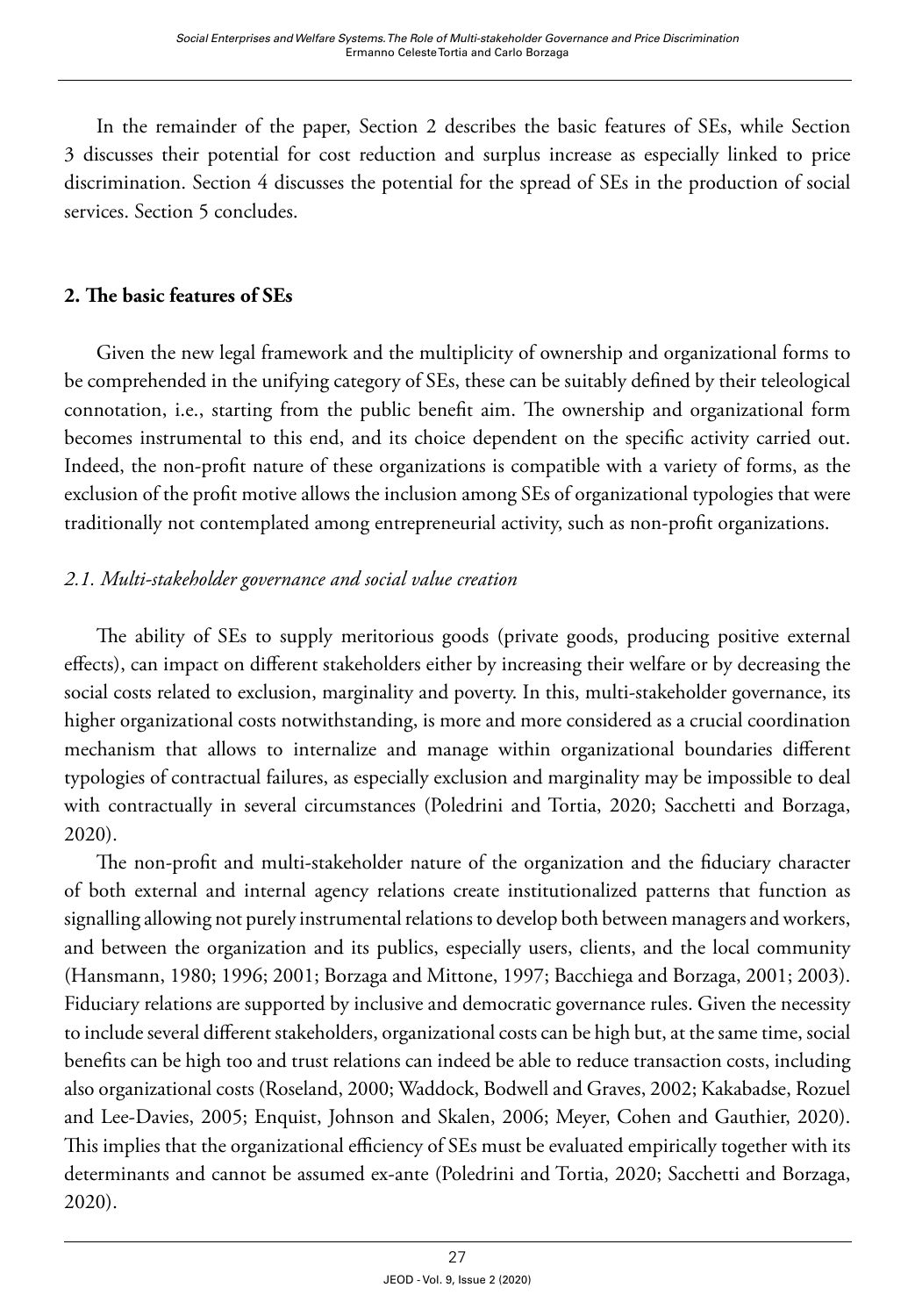The involvement of different publics, the peculiar mix of monetary and non-monetary incentives, and the utilization of non-market resources such as volunteer labour and charitable donations allow SEs to distribute resources beyond what would be obtained by means of market exchanges, to marginal subjects that would not benefit from such exchanges due to their low ability to pay. Such outcomes can be able to reduce poverty and social exclusion, while increasing welfare (Borzaga, Depedri and Tortia, 2011; Sacchetti and Borzaga, 2020).

Involvement is facilitated by and supports the creation of social capital. Several authors insist on the importance of social capital in lowering costs and abating organizational barriers, for example in lowering the degree of litigation, opportunism and hold-up, and the need to resort to topdown, command and control hierarchical relations. On the other hand, social capital favours the development of shared narratives and codes of conduct, new relational dimensions, and networking (corresponding to the three dimensions of cognitive, relational and structural social capital, cf. Nahapiet and Ghoshal, 1998). In turn, these organizational dimensions lead to the development of intellectual capital and more effective organizational performance. In our approach, the development of multi-stakeholder governance and the involvement of different publics are tightly connected with both the utilization of existing social capital, without which SEs are clearly a weaker organizational form surrounded by a more hostile and maladapted social context, and the creation of new social capital, which serves as repository of new relational, cognitive and intellectual resources that are used to achieve social goals (Sabatini, Modena and Tortia, 2014; Tortia, Sacchetti and Valentinov, 2020). Also structural dimensions, such as networks based on the mutual dependence of actors and collective action, which are not necessarily built around a dominant stakeholder, are expected to contribute to scale-up production of welfare services with larger scope, exploiting strong linkages and shared interests with territorial systems and local actors. Mutuality is built around norms of trust and reciprocal help, not rivalry and divergent interests, between the different stakeholderpatrons contributing to organizational goals (Sacchetti and Sugden, 2003; Tomlinson, 2012). The rationale of multi-stakeholder governance is the combination of different interests, that can result in a higher total welfare than the sum of the surpluses reachable by each stakeholder individually on the basis of market exchanges. This more than additive result derives from the fiduciary and inclusive character of the governance structure. While ownership costs are traditionally considered to be a weak organizational dimension of SEs, since they can be inflated by heterogeneity of members and stakeholders (Hansmann, 1996; Iliopoulos and Valentinov, 2018), to the potential of fiduciary relations and participation to reduce organizational costs is a crucial feature of inclusive governance in our approach (Blandi, 2018; Sacchetti and Borzaga, 2020). On the other hand, hierarchy and control, heightening contrasts of interests and flawed information flows increase organizational costs and can require simpler governance forms, such as the mono-stakeholder one (Hansmann, 1996). A substantial reduction in organizational costs and the achievement of superior outcomes in terms of completion of supply of social and welfare services, service innovation and reduction of social costs are necessary conditions for the sustainability of this kind of entrepreneurial venture (Blandi, 2018; Sacchetti and Borzaga, 2020).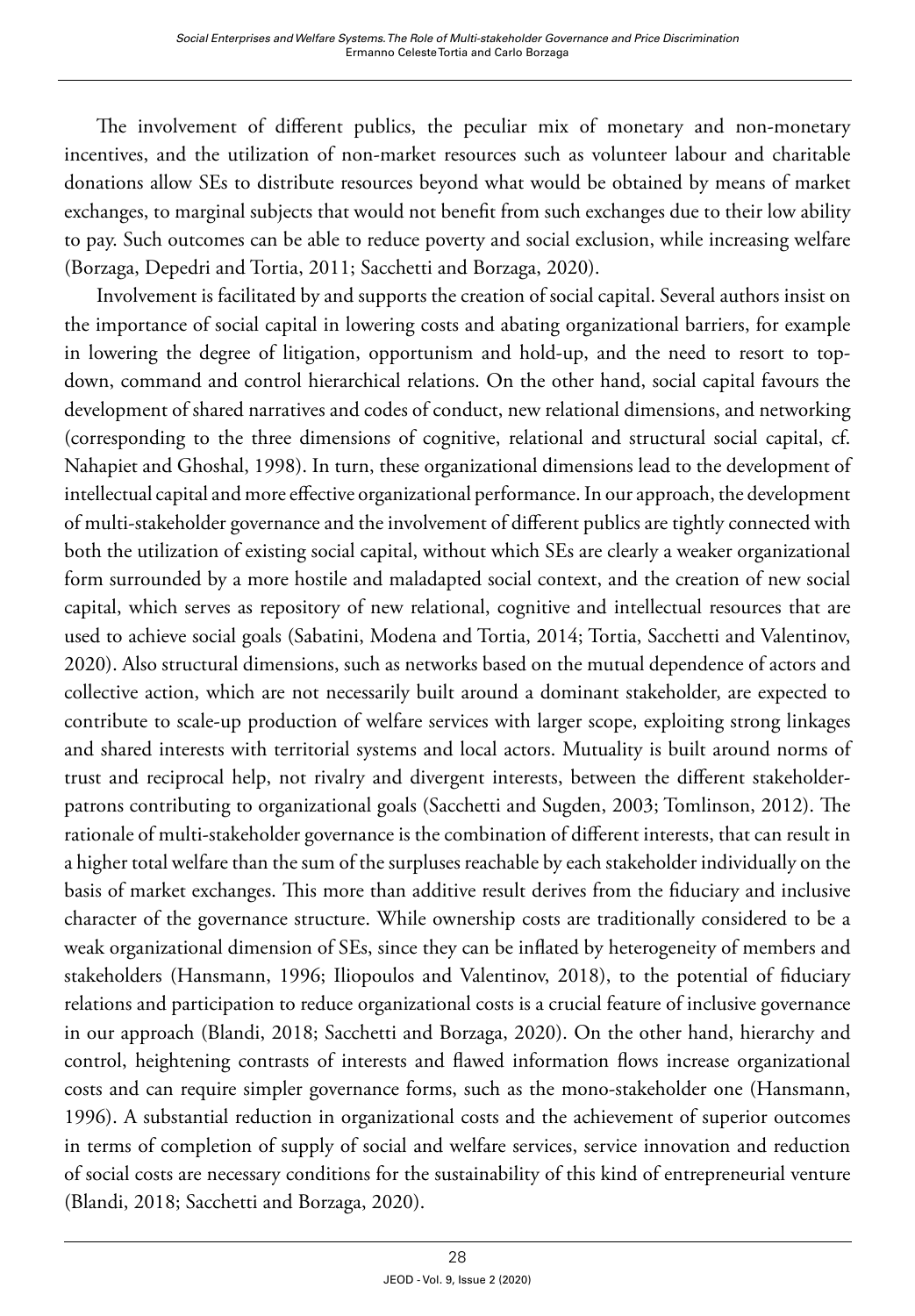The entrepreneurial connotation of SEs is meant to favour innovation both in the organizational and production domains. Competitive pressure, though not intended to be the main force driving efficiency and innovation as in most inherited economic approaches, represents a relevant selective mechanism that is absent or much weaker in the case of public provision. When public benefit is the aim of production, competition between different organizations takes place not only on the market, but in the adjudication of public funding, liberal donations, and intrinsically motivated employees and volunteers: more innovative and convincing projects should be able to fare better with respect to clients, donors, and public authorities' evaluations. The usual evolutionary argument concerning the adaptive fitness of the best projects is valid here, though inter-organizational cooperation, involvement of different stakeholders and networks of SEs are likely to represent important coordination mechanisms favouring cooperative effort and the accumulation of localized knowledge. Also, the network-like character of governance, involving different publics, though to different degrees, can allow better information flows between the involved actors and the production of firm-specific knowledge supporting the production of increased social and economic surplus, and the implementation of more innovative activities (Nahapiet and Ghoshal, 1998; Fazzi, 2007; Tortia, Degavre and Poledrini, 2020). In the presence of asymmetric information, multidimensionality of services, contract incompleteness and external effects, tight interpersonal relations and trust between the interested parties can be the only way to achieve the organization's aims. Multi-stakeholder governance is geared to support such relations.

# **3. The supply of welfare services and price formation**

The supply of public and meritorious goods, especially trust and relational goods, is usually associated with non-traditional features of the organization, such as the presence of a NPDC and a flat governance based on the involvement of different publics, not on command and control mechanisms. Supply by profit-seeking firms can be inefficient, since profit maximization induces restriction of the quantity supplied and higher prices, which are functions to achieve shareholder value maximization.

In this regards, non-profit SEs can be able to increase production, employment and welfare, as they can lower prices, expand production capacity in favour of disadvantaged social groups, and reduce poverty. Increased supply and lower prices in sectors characterized by users' insufficient ability to pay increase social equity. The governance of contractual relations, in this context, can modify the allocation of resources, for example by increasing employment and reducing capital intensity. The two main avenues through which increased supply is achieved are the utilization of additional, non-market resources, and price discrimination. Non-market resources correspond primarily to (partial or complete) voluntary work. These additional resources allow to reduce costs and increase efficiency when compared to State and private provision. Their function is to boost the supply of meritorious goods in sectors in which market failures are pronounced and the services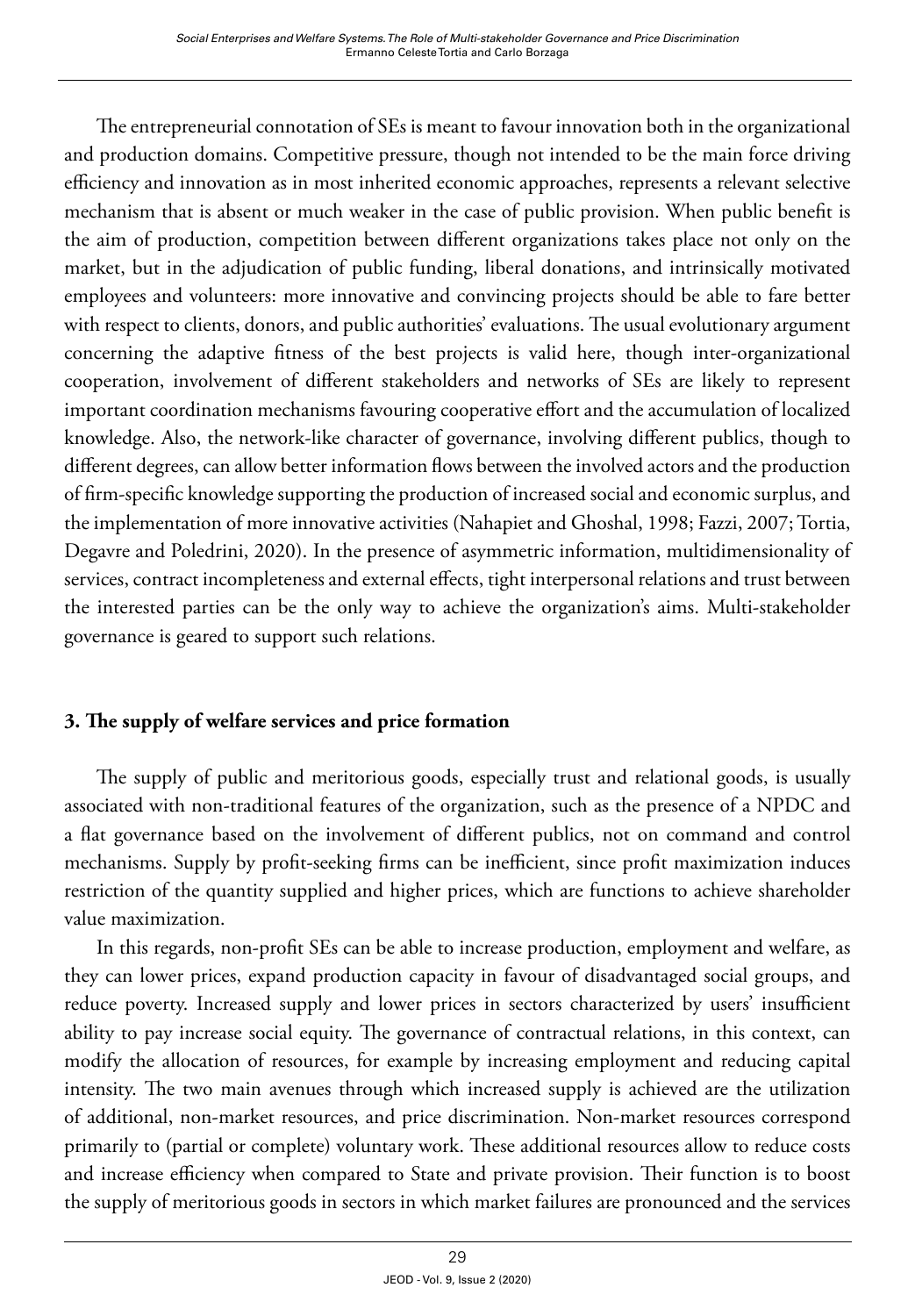provided produce positive external effects, which can cause free riding on contribution (Olson, 1965). The emergence of trust relations and the expression of intrinsic and pro-social motivations become the core elements in the evaluation of organizational activity, while the commercial activity is instrumental to the possibility of attaining the social missions (Hansmann, 1996; Frey, 1997; Blandi, 2018). Finally, given also the entrepreneurial vocation of SEs, the involvement of different active stakeholders, and the presence of moderate degrees of market competition, their innovative potential appears stronger than public and non-profit providers (Tortia, Sacchetti and Valentinov, 2020).

Price discrimination, a core topic in this paper, is directed to increase supply in favour of weak individuals and social groups (Grillo, 1989; Borzaga, Depedri and Tortia, 2011). The economic rationale of price discrimination is not found in profit maximization but, quite the opposite, in the exclusion of the profit motivation (imposition of the NPDC and multi-stakeholder governance), since setting different prices for different users is directed (and can be accepted by regulators) to reach, at one and the same time, two crucial aims: (i) allow the organization to reach financial sustainability (revenues must at least match costs); (ii) set prices that are low enough for users with low ability to pay to afford the service.

# *3.1. The completion of supply*

A main surplus-increasing feature of SEs relates to the completion of supply in many sectors where public and welfare goods and services are under-provided. The access to additional nonmarket resources (donations and volunteer work) and relations based on trust has already been evidenced as a factor limiting morally hazardous behaviours by suppliers (Lohmann, 1992; 2015; Tortia, 2010; Blandi, 2018). As for State provision of welfare services, it has long been evidenced that it can undergo serious limitations, since administrative authorities decide the degree and variety of provision of public goods on the basis of budget constraints and of the median voter's preferences (Weisbrod, 1975; 1988). In Weisbrod's view, niche public goods are often not supplied by the public sector, and their under-provision represents one of the main reasons for the creation of non-profit organizations. Other failures in the bureaucratic processes can be added to show as the intervention of third sector organization can improve supply both quantitatively and qualitatively. In these respects, SEs can keep on operating as non-profit firms that complete public provision.

Other shortcoming of traditional suppliers related to internal agency relations can be added, like contract incompleteness and the relational nature of the services provided (Borzaga and Tortia, 2017), which cause radically uncertain and evolving outcomes (Kreps, 1990). In the presence of contract incompleteness and severe asymmetries in information, some services can be produced only if all the interested stakeholders are involved in the governance of the organization. In the absence of participation rights of different patrons, the controlling stakeholder would have too strong an incentive to exploit information advantages and decision-making power, and the excluded stakeholders would not be in the position to adequately protect themselves against unfair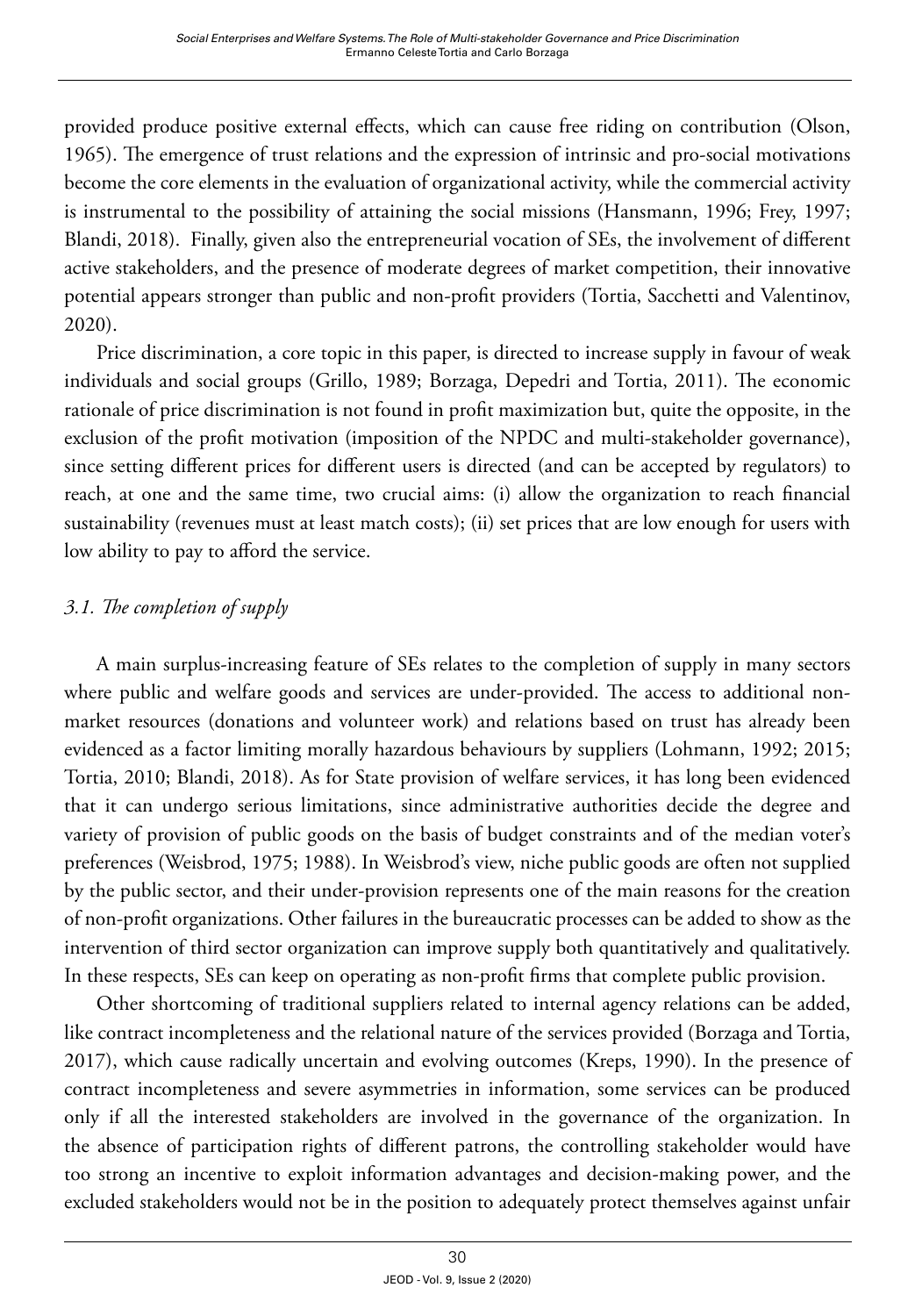decisions (Sacchetti and Borzaga, 2020). All these features militate against the implementation of rigid hierarchy and control, since the non-standardized nature of services is not amenable to rigid organizational practices and routines (Blandi, 2018). On the other hand, given the impossibility to produce high value-added goods and services, SEs cannot resort to high powered monetary incentives. Consequently, in the absence of non-profit SEs, the supply of this kind of services can be expected to be inefficiently low and ineffective.

This is especially true also in the case of communal services that require a high degree of local embeddedness of the organization and strong personal ties that can generate a high degree of trust (Granovetter, 1973). The welfare of local communities can be substantially improved if local actors are involved in the production of services. Hardly-transferable resources, such as the environmental, relational and cultural ones, can be valorised only by in situ processes of production and would be wasted or underutilized in the absence of a capacity to manage them together in dedicated organizational forms. This way, SEs can play a crucial role in the implementation of the processes of local development, given their ability to channel the needs and preferences of all the actors involved at the local level (Borzaga and Tortia, 2009).

#### *3.2. Price discrimination*

A peculiar result that can be obtained by SEs, and in more general terms by non-profit seeking enterprises that involve costumers and users in the govern of the organization, is their ability to carry out production even when unitary costs are higher than prices, even in the absence of unilateral transfers like donations and volunteer work.

One of the commonest problems in the provision of welfare services is the inability of all the users to pay its full exchange value on the market. While historically this problem has been mainly coped with through the creation of mutual insurance societies and by the redistributive intervention of the State, SEs can open up new possibilities when they are able to discriminate on prices thanks to better information flows and to the absence of the profit motive (that is to the absence of the possibility of private appropriation of surpluses and distribution of dividends). Price discrimination does not take place in ordinary market exchanges since the disclosure of information concerning consumers' reserve prices would allow producers to reap part or the whole amount of consumer surplus, which would be added to their profits. Because of this, profit orientation can lead to inefficient outcomes, since the organization is not able to increase production by setting different prices for different clients. On the other hand, when production is not possible in the presence of simple market equilibrium because demand is too weak and the unit price is not sufficient to cover average costs, discrimination can become a necessary condition for production (Grillo, 1989). This is a widespread condition in sectors such as culture and historical heritage, and the performing arts, which often require the involvement of users with a high ability and willingness to pay in order to achieve financial sustainability (voluntary donations and fee based honorary fellowships are typical mechanisms in such cases). Price differentiation on the basis of the different willingness and ability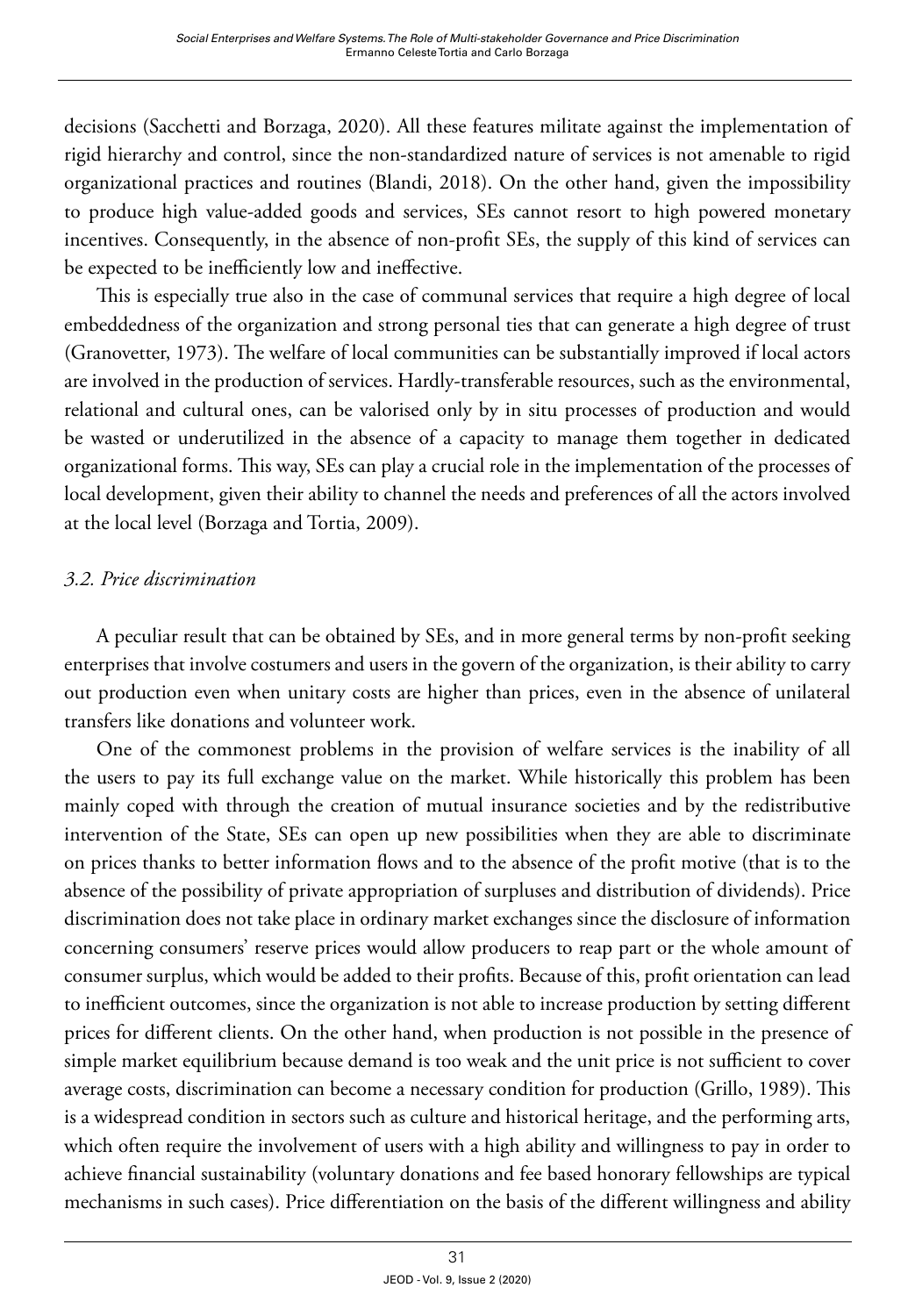can contribute to overcome weak demand and insufficient supply.

The imposition of the NPDC represents a necessary precondition for the implementation of price discrimination in SEs, since it signals the intention not to maximize private returns by discriminating on prices. While profits are not maximized, the main aim of price discrimination is financial sustainability, that is allow the organization to at least break even. The exclusion of the profit motivation can more easily support users' information disclosure concerning their willingness to pay for the service. More formally, the objective function of the organization coincides with the break-even constraint:

 $\int p(q) dq \ge AC(q)q$  (1)

where AC are average costs. Production can take place also when reserve prices defined along the demand curve are lower than costs for each and every level of supply. In Figure 1 the same result is represented graphically on Cartesian axes:





The area under the demand curve, that is the total willingness to pay by users, coincides with the total revenue in the case of perfect discrimination, and needs to be at least equal to total costs for break-even to be obtained. While potential demand is equal to q', the ability to pay is low and the price fixed on a competitive market would not be sufficient to break even. We take as reference average variable costs (AVC) and not average total costs (ATC), since the former represent the basis for the calculation of the fee-per-service payments, while fixed costs may be dealt with in a different way, for example by reinvesting the positive end-of-the-year surpluses of the organization, through public subsidies, through annual membership subscription fees, or through private donations.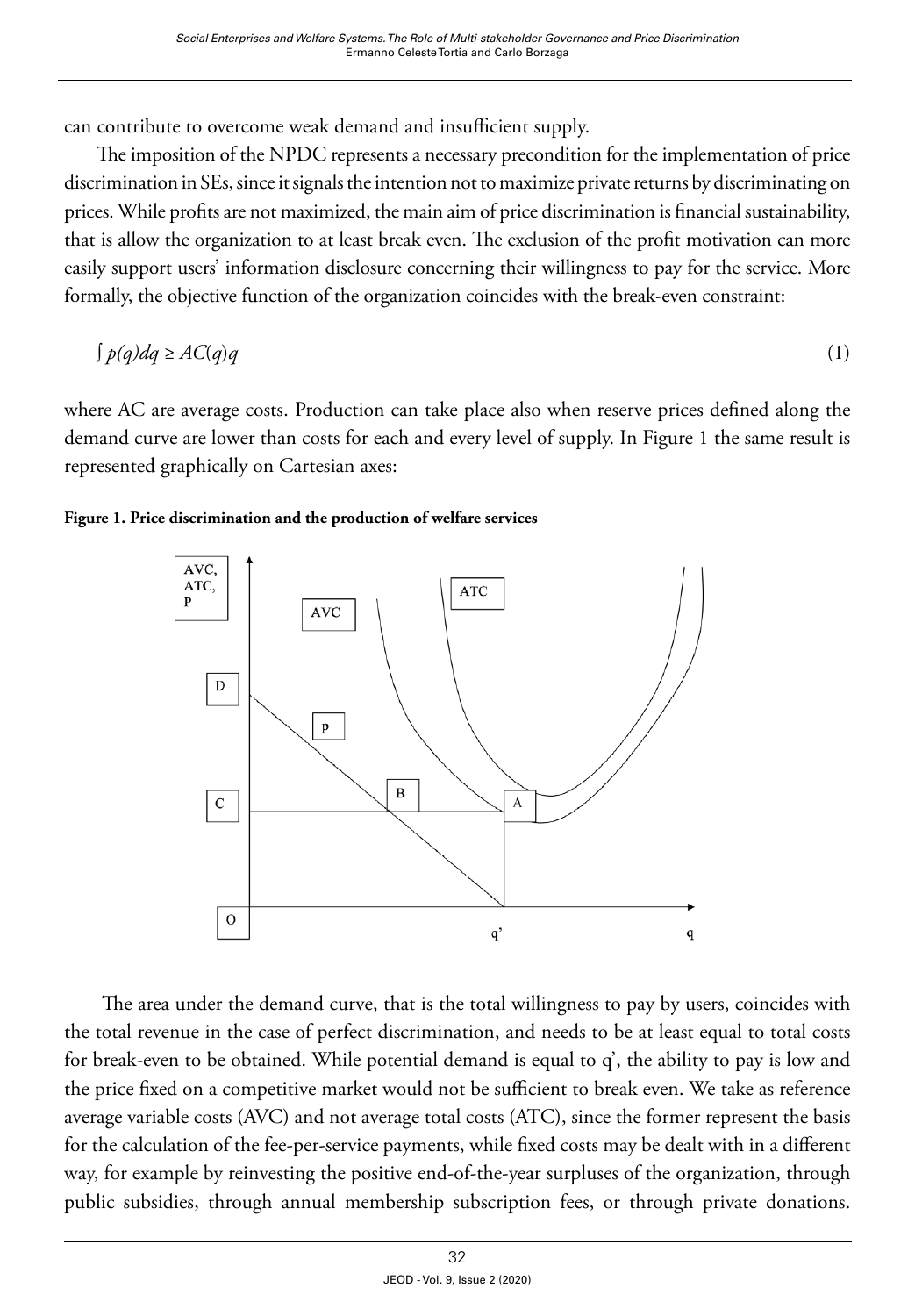Total variable costs are represented by the area of the rectangle Oq'AC. In the absence of price discrimination production is not possible. Even fixing the price to maximize revenues (point of unitary elasticity on the demand curve) would not allow production to take place economically (Grillo, 1989). On the other hand, as long as the area of the triangle CBD is bigger than the area of the triangle ABq', production can be sustained if the reserve price is charged to every user. In this case, also the demand of the marginal costumer, who needs the service, but is not able to pay any amount for it, can be satisfied. When revenues are generated by charging reserve prices and just enough to meet costs social surplus is nil, but the allocation is Pareto efficient like in the case of the perfectly discriminating monopoly.

Of course, many other examples could be spelled out. If the point q' is found in correspondence of the increasing part of the cost curve, satisfying the whole demand may be more difficult since total average costs would increase more than proportionally with the increase of supply. In such cases it can be advisable for the firm to ration supply and produce at minimum efficient scale (in correspondence of the minimum cost). This solution would reduce entry barriers and allow more sustained competition in the industry. Price discrimination can sustain relevant increases in social welfare through the autonomous contribution of SEs in dealing with customers' demands. As increased supply would not take place based on the standard logic of equilibrium between supply by profit seeking entities and demand, non-profit SEs take up a clearly different role when compared to both public and private agencies.

# **4. Financial sustainability and price discrimination**

One of the most fruitful fields of activity for this new form of enterprise is in the reform of welfare systems, whose decentralization, at least in some sectors, and for some service typologies, has long been envisaged in many countries. Provasi (2007) provides a valuable introduction to the role of SEs in welfare systems. The basic problem relates to the production of common goods generating positive external effects. That is goods that are meritorious, because they are privately provided and consumed, hence rival, but that cannot be excludable because of social requirements that equate them to social rights and because of their important social roles. Classical examples are education and health care. In the absence of redistribution of resources and of public provision, the access to these services would be rationed and the portion of the population not able to pay for them would be excluded from their use. This result is not acceptable on political and moral grounds, at the very least because of its conspicuously negative social consequences.

The need to guarantee universality made the production of welfare services by mutual-aid societies inadequate starting from the beginning of the 20<sup>th</sup> century and has required the expansion of public provision, which came to absorb bigger and bigger slices of national income after World War II. Public welfare systems absorb a substantial share of GDP even now, their main aim being the fulfilment of social rights through the universal provision of services to all the citizens irrespective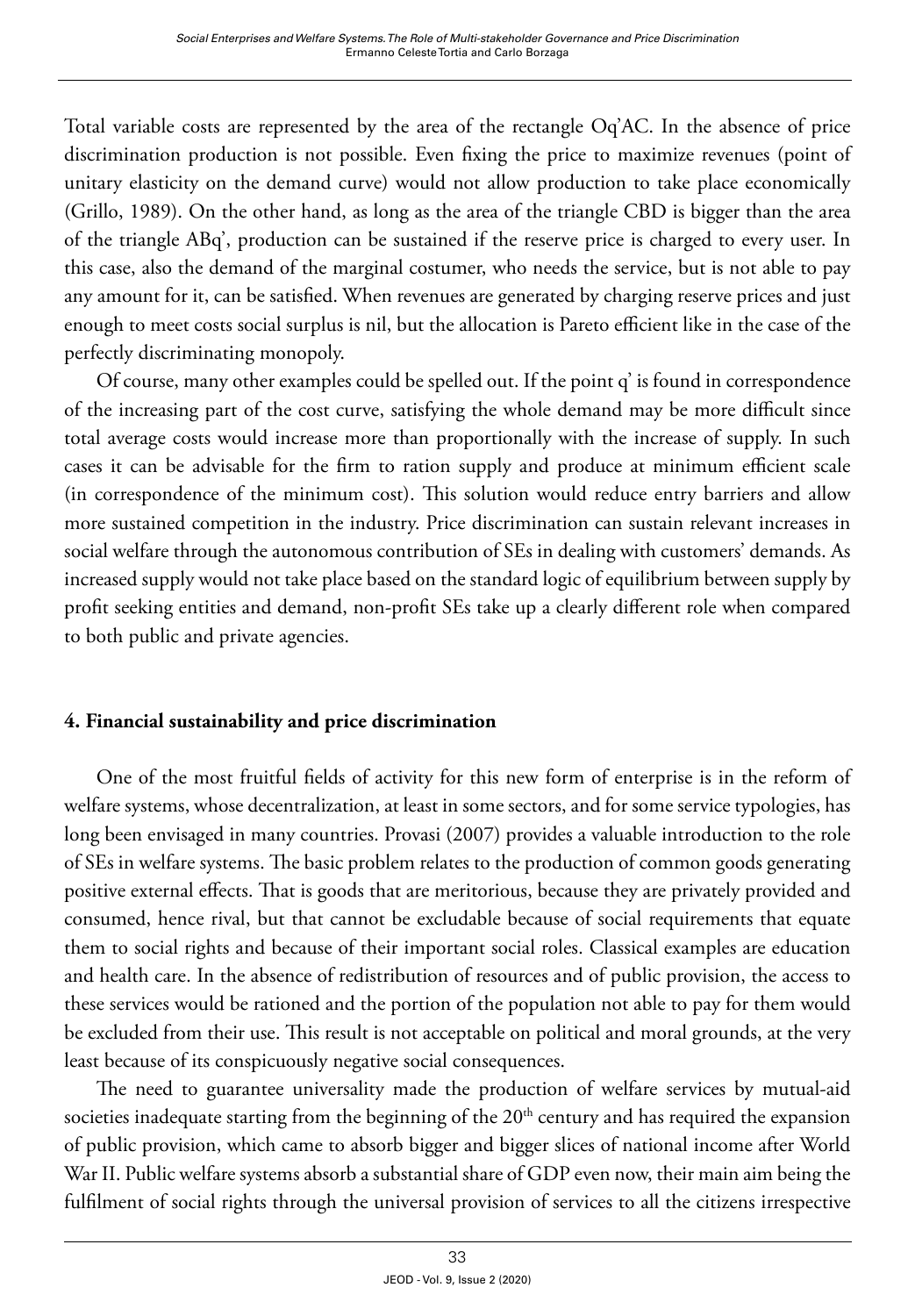of their income levels and social conditions. However, in the last thirty years, public welfare systems have undergone quite severe crises and restructuring processes due to various reasons: binding budgets constraints; under-provision of niche public goods; bureaucratization of production with an ensuing rigid and ineffective supply; lack of innovation and surplus increasing solutions. Its relevant limitations notwithstanding, the public system still represents the core of welfare provision in most countries, with few notable exceptions, such as the US and some Asian countries like South Korea and Japan. This paradoxical result (crisis but, at one and the same time, a dominant role in welfare systems) can be interpreted by seeing the public sector as the provider of last resort, which has to intervene when decentralized production based on market exchange and community-based organization is not able to guarantee universality and minimal quality standard.

In the presence of public provision, universal coverage of the whole citizenship takes place on the basis of sustained redistributive processes transferring resources from the wealthy to the poor. We saw in the previous section various reasons why SEs can be envisaged as an adequate and additional response—that is complementary to the public one—which can nonetheless achieve better results than public provision at least in some respects. Expected improvements are particularly relevant as long as completion of markets, reduction of costs, entrepreneurship and innovation in the production and organizational spheres are concerned. The severity of market and State failures can be so strong as to allow only SEs to produce certain goods and services, and past experience has shown that this is the case for example for work-integration social enterprises (WISEs, as in Galera and Borzaga, 2009; Borzaga and Galera, 2016). Of course, SEs undergo some weaknesses as well. For one, their non-profit nature makes it difficult to access financial markets, especially equity markets and achieve adequate levels of capitalization in capital intensive sectors. For two, as long as the bottom line of economic and financial viability needs to be met, a system based on private provision and entrepreneurship, which resorts to market exchanges (especially fee payments) in a substantial way, may not be able to guarantee universality of social rights. The addition of supplementary resources like volunteer work and financial donations may or may not be sufficient to achieve this goal. In the following sub-section, we resort to a specific model of price discrimination, which may be implemented by SEs and take them closer to universal coverage in the supply of welfare services.

# *4.1. A model for price discrimination*

As anticipated in Section 3, price discrimination in non-profit SEs can be used as a tool that widens supply and serves substantially larger slices of potential demand. The problem that confronts us in this section is how to make price discrimination workable and effective in real world SEs, as we know them. The wealthier part of the population is in a better position to cover the full cost of provision. Equilibrium prices can be well above the minimum level of average costs for wealthier users, but ability to pay may not be sufficient in the general case of the median or average income level. Demand for welfare services can be strong as it involves basic needs of large shares of the whole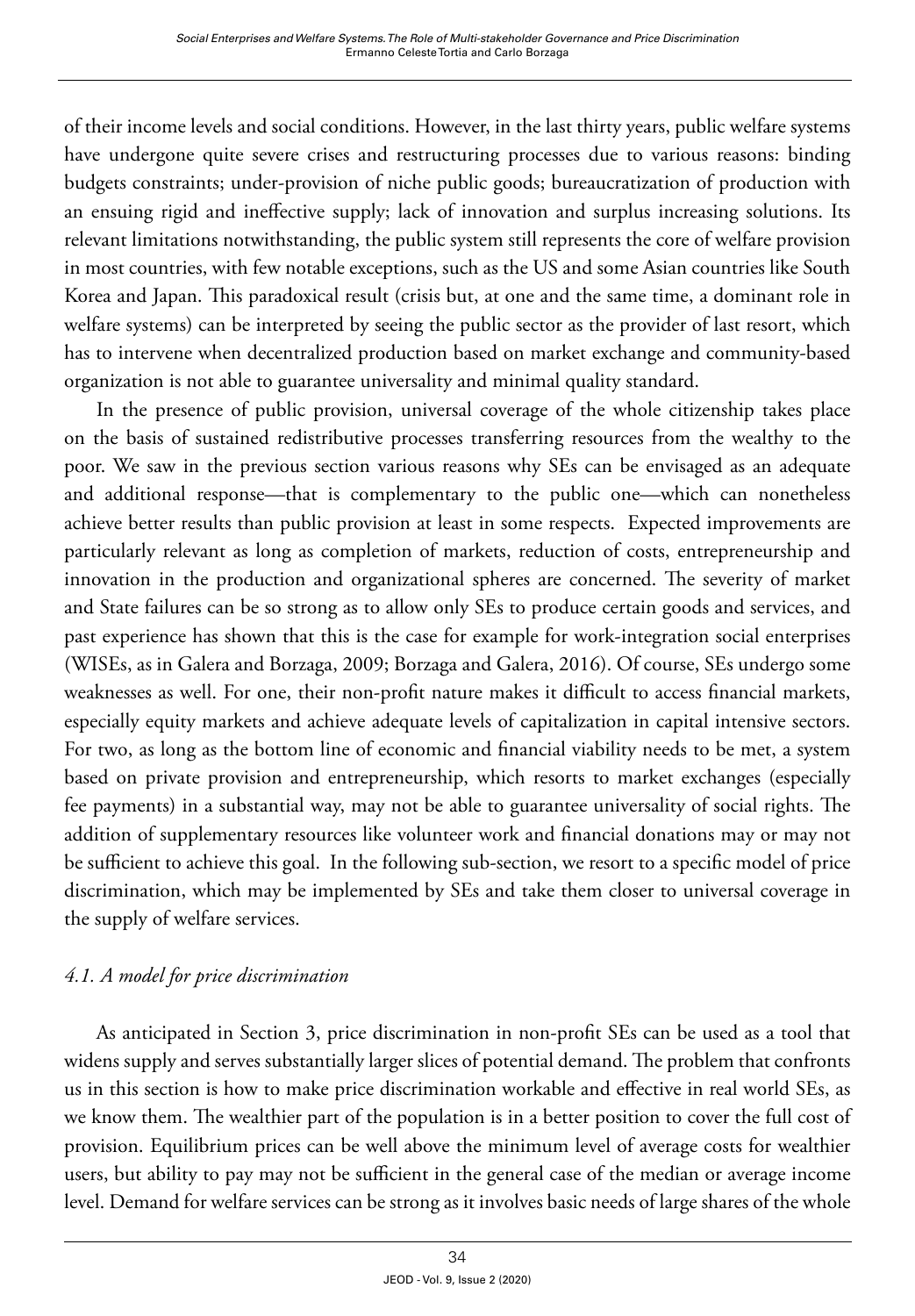population, but reserve prices may not be high enough for providers to at least break even.

Figure 1 in Section 3 represented the case of perfect discrimination, the case in which all reserve prices are known in advance to the provider and prices equal reserve prices. However, perfect price discrimination may not be implemented for various reasons, especially the impossibility to clearly identify reserve prices, since users may not be willing to disclose their true willingness to pay, even when their income levels are known. Besides, perfect price discrimination, even when feasible, may not be accepted as it implies the complete hollowing out of consumer surplus. A milder approach would advise to establish a limited set of different prices for the same service, which reduce but do not eliminate consumer surplus, by resorting to known techniques of second- and third-degree price discrimination. In this section we consider the possibility of implementing second-degree price discrimination aimed at maximizing revenues, which would serve to achieve both maximum production (corresponding to potential demand) and financial sustainability (break-even). Subsidization by public authorities is not excluded, but it is not a necessary feature of this scheme.

A recursive process of second-degree price discrimination is proposed. When reserve prices for each user cannot be identified, while it is possible to identify the demand curve at the industry level, second-degree price discrimination can be applied. In basic microeconomics, second-degree discrimination occurs when the firm knows that it faces different individuals with different individual demand functions and reserve prices, but it cannot tell who is who. In this case, the firm offers a menu of different packages or options designed in such a way that consumers sort themselves out (self-select) by choosing different packages. Clients are charged different prices on the basis of the total amount of product purchased down to the lowest possible price (equal to marginal cost). This kind of discrimination does not allow the firm to extract the whole consumer surplus.

In our case, a slightly modified scheme of second-degree discrimination can be applied. The SE does not know the reserve price of each users, as it can be too difficult to reconstruct the preferences and willingness to pay of different users, hence their exact demand curve. However, given the social relevance of the services delivered, the SE can have information on each user income level. Higher prices can be charged to wealthier users, on the basis of the reasonable (but not necessarily true for each and every user) assumption that wealthier users are willing to pay more. Users would be sorted ex-ante income level, which is exogenous to the model and an objectively observable category. They would not have a menu of prices among which they can choose. The identification of reserve prices with income levels, which would imply the identification of willingness and ability to pay, is not without controversy, but it can be presumed that this identification is correct on average over the whole population.

Lower-income users would be positioned on stretches of the demand curve characterized by lower elasticity than high-income users. Prices could be set on stretches of the demand curve on which demand elasticity of demand is lower than one down to quantities of production that correspond to potential demand or to minimum average costs. However, since the SE can discriminate on prices and aims to maximize revenues, lower prices would contribute to achieve its objective like higher prices. If the objective of the organization is not profit maximization, but production maximization in correspondence with potential demand, welfare effects can be positive since both producers and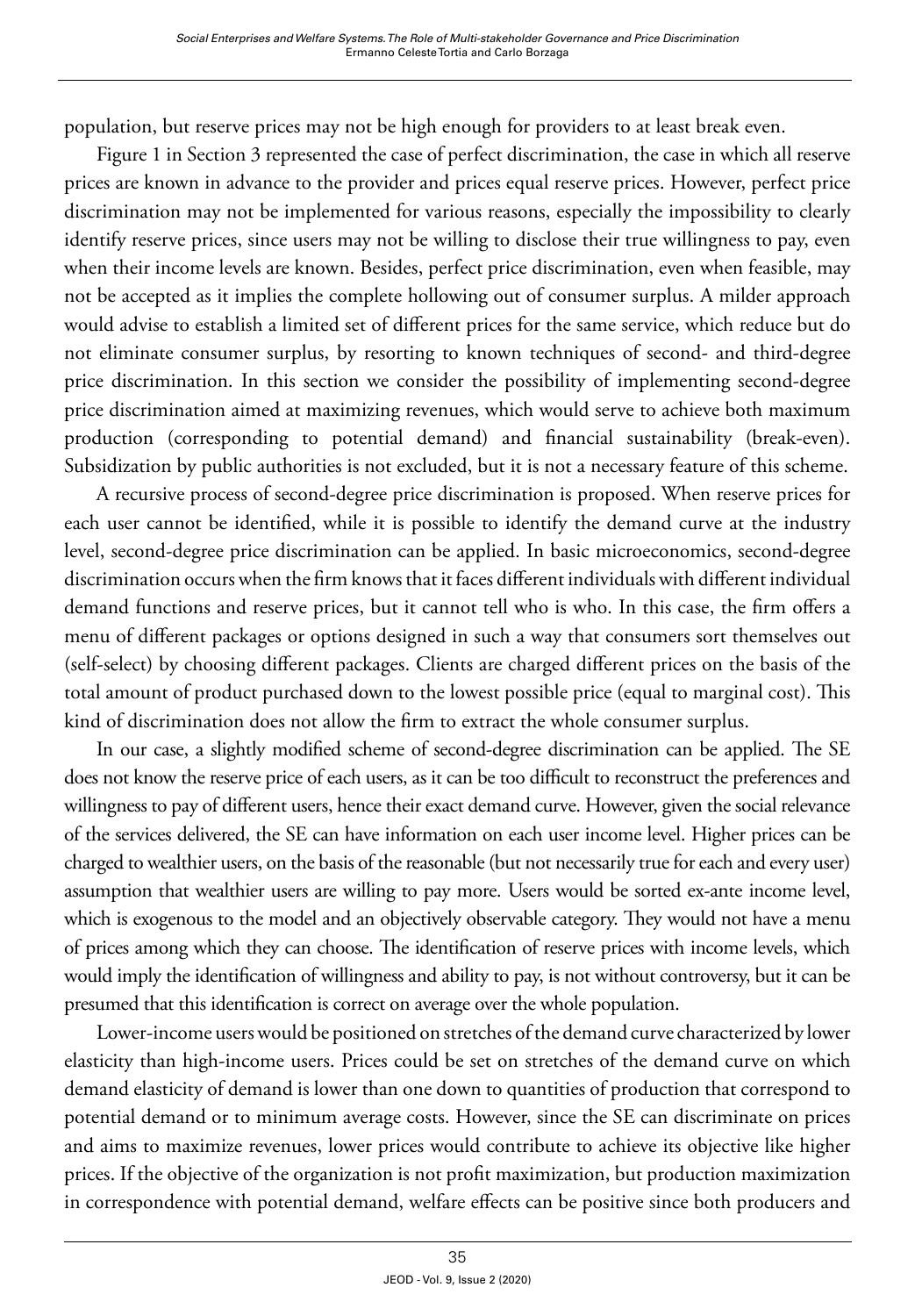users can increase their benefits in correspondence in a situation of revenue maximization and price discrimination. These welfare gain would be conspicuous when compared to the standard outcome in which the firm sets only one price in imperfect markets. Additional fractions of the population of users would be served since low-income users would pay lower prices, while they would be excluded in the absence of price discrimination.

Prices can be formed in such a way as to have revenues meeting costs (break-even) or come close to this condition. Cost control is, of course, the second crucial dimension of this scheme. Costs can be put under control by capping wages and other factor costs, and regulation can play an important role in this regard. Wages for the different categories of workers can be capped at levels that impede excessive cost inflation and, at the same time, allow competition between different providers in the recruitment of qualified personnel.

Figure 2 spells out graphically the recursive model of price discrimination aimed at attaining at one and the same time both maximum production and maximum revenues. Price discrimination does not cause rationing and reduction of supply. The iterative process of price discrimination based on revenue maximization would set a series of decreasing prices in correspondence with unitary elasticity. This point, by definition, maximizes revenues. The first price set is the highest and is charged to the highest-income users. The same process would be repeated on the stretches of the demand curve that are positioned to the right of the highest price set. These parts of demand are left unserved because reserve prices are lower than the lowest price. The process would stop when the price reaches a specified lower bound (a price that is low enough to serve as sheer disincentive to increase supply in a wasteful way).



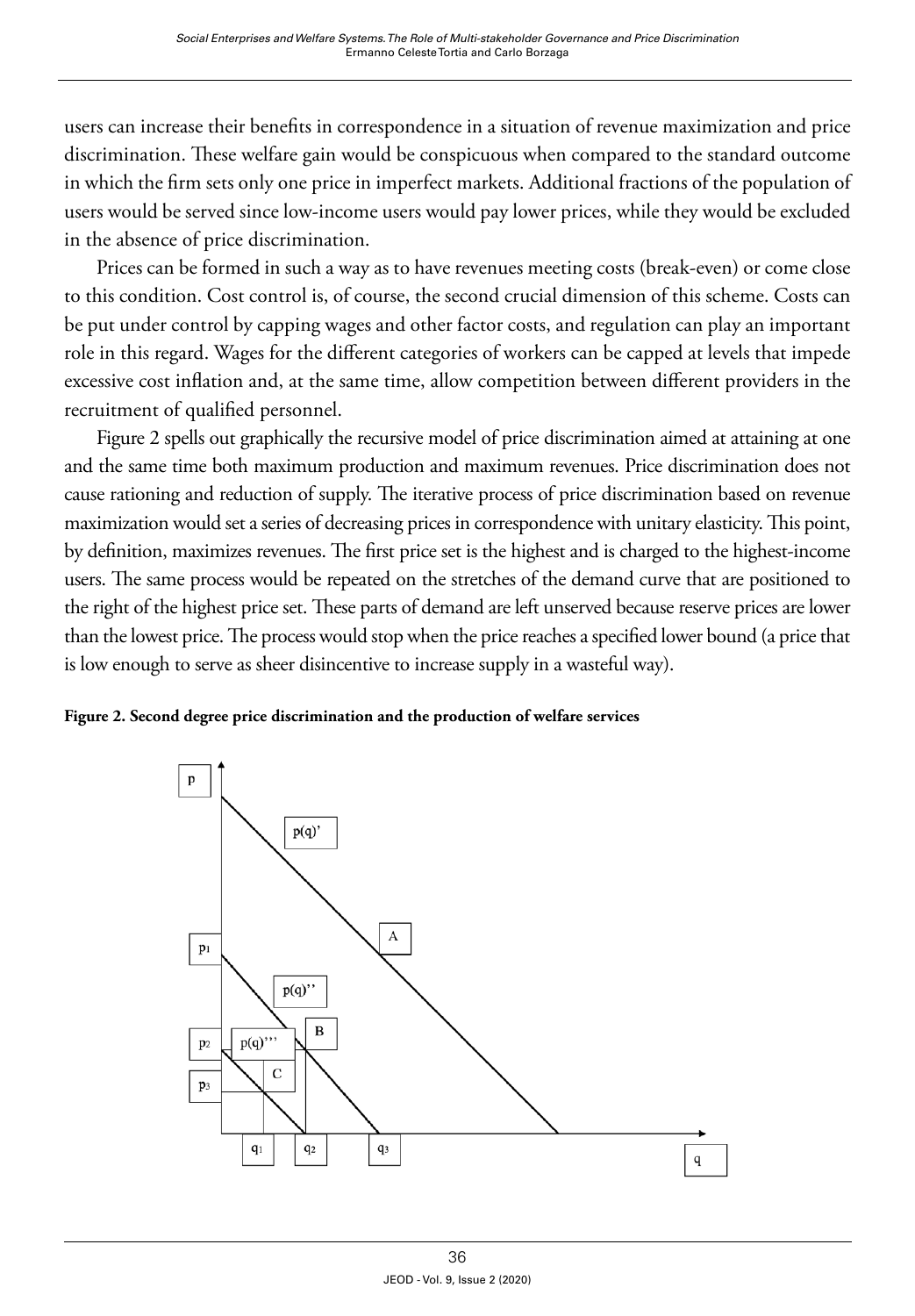In the diagram, the firm would start producing at price p1 (point A), where revenues are maximized and the elasticity of demand to price is unitary. In the absence of price discrimination, the lower part of the demand curve would not be served causing a more or less severe rationing of supply. However, a second price p2 could be fixed at point B and would maximize revenues for the residual demand  $p$  (q)". And so on, a third price  $p3$  could be fixed at point C and would maximize revenues on the residual demand  $p(q)$ ".

Since the objective is not the maximization of the surplus, costs would enter the calculation as a constraint that requires to be met. Hence, we do not look at the equality between marginal revenue and marginal cost as in standard monopoly analysis. Instead, it is sufficient that total revenues are at least equal to total costs calculated on the whole produced amount. In order for production to be economically viable it would be sufficient that:

$$
\sum_{i=1}^{n} p_i q_i \geq AVC(Q)Q \tag{2}
$$

where  ${\mathsf n}$  is the number of different prices set,  ${\mathsf q}_{\mathsf i}$  are the quantities corresponding to the individual prices  $p_i$ , and  $Q$  is the total amount of production that corresponds to a specified level of average variable costs.

#### *4.2. Discussion*

The model of governance and price determination developed in this paper evidences that users of SEs would be sorted ex-ante on the basis of their income level into as many groups as the number of prices defined by the analysis<sup>4</sup>. Information disclosure concerning users' income is clearly a very sensible aspect of the problem, since this information can be exploited and misused in various ways by SEs as by any other organization. For users to agree to the definition of different prices on the basis of their income levels, it is necessary that they can control the destination of the amounts paid in the form of service fees. Hence, users' involvement in decision-making through information, consultation, and control of the cost structure and revenue utilization can be a necessary precondition to achieve the stated aims. If these mechanisms were actually implemented, it would imply that the peculiar control rights and governance of SEs can allow them to increase supply in situations in which other organizational forms, most notably the profit-seeking ones, but also the public sector, would produce at socially inefficient levels.

<sup>4</sup> A similar pricing mechanism, whose possibility is just pointed out but not analyzed in this paper, would set one unique price, the highest one, which would be charged to the wealthier users, while a series of discounts (a, b, c, etc.) would be made available for the lower-income brackets. This solution may simplify information disclosure.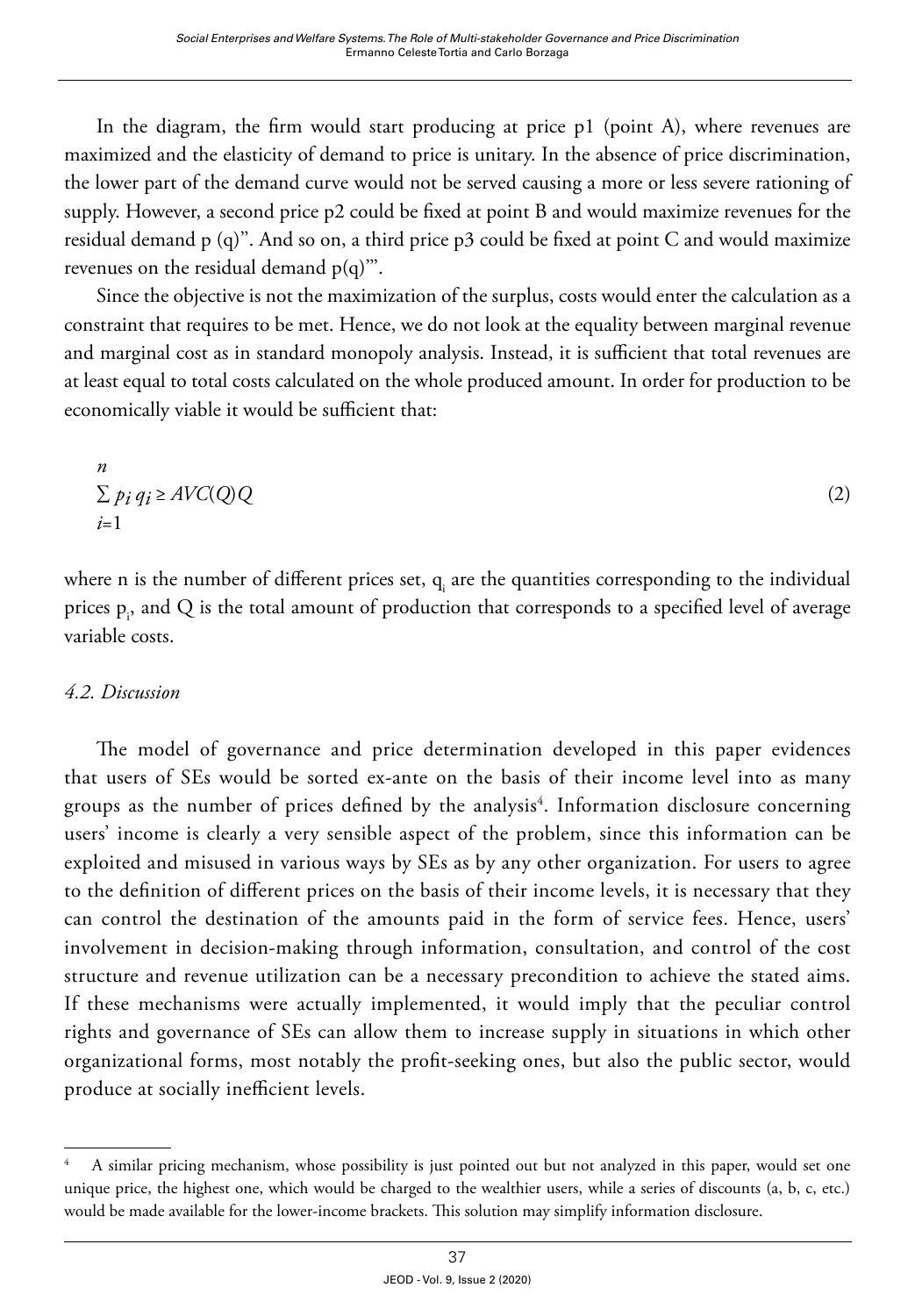Users' involvement requires the setting up of multi-stakeholder governance. The existence of SEs directly run by users' representatives (e.g., as users' cooperatives), or where users are represented in the governing bodies implies some kind of positive right to evaluate the decisions of the organization concerning the production process and price policies. Different degrees of control can be envisaged, from the formal right to elect the board of directors and advisory bodies in user-controlled enterprises to weaker rights. These aspects need to be carefully evaluated and regulated in both national legislation and in statutory bylaws. Fully-blown users' control may not be feasible in many circumstances, either because other organizational solutions turn out to be more effective or efficient, or because the interactions between the organization and its users is not strong enough to grant user control as an effective solution. The primary objective of legal and statutory regulation would be the determination of the minimum necessary degree of users' involvement and control that would be able to foreclose the insurgence of damaging decisions, including of course the transparency of the mechanisms of price formation.

While SEs delivering welfare service can still be directly financed and/or subsidized by the public actor, for example in setting up the organization and covering other fixed costs, price discrimination concerning fee-per-service delivery could help substituting (partially or totally) redistribution of resources operated through the fiscal system. This shift would have important efficiency enhancing consequences. First, the revenue of SEs would be defined directly by the amount of services delivered, and not by transfers defined on the basis of balance sheet data. Transparency would be enhanced and the possibility of accounting make-up reduced. Second, supply could respond more quickly to changes in consumers' needs and demands, while administrative decisions backed by the availability of public funds tend to retard the dynamic of supply. Third, market exchanges enhance information flows relative to centralized and bureaucratized production in the public domain, and this fact can be true also in the presence of not-perfectly competitive markets and quasi markets. Four, the annual balance sheet of SEs would be presented directly to the users of the services (and possibly even approved or rejected by them), who would be in a good position to judge the achieved results, exit being an option in many circumstances.

On the negative side, the possibility of the pursuit of objectives different from the public benefit, for example linked to individual or group interest by the stakeholder groups controlling the organization cannot be excluded. In this respect, beyond the formal guarantees to be accorded to users and the reduced intervention of the public actor, also local authorities are likely to be needed as an active stakeholder. The involvement of local authorities, supplementing national legislation and the central government, would play some crucial functions. First, they would control the proper utilization of the information disclosed by users, especially concerning users' income, which can be made strictly confidential. Second, in order to prevent segregation of demand at high- and low-income brackets, additional rules can be mandated, forcing SEs to accept users coming from all income levels. Income bands would be broadly defined at the national level, and specified in precise terms by local authorities. Third, the process of price fixation would be left to individual enterprises, leaving the role of regulatory agencies and watchdogs to national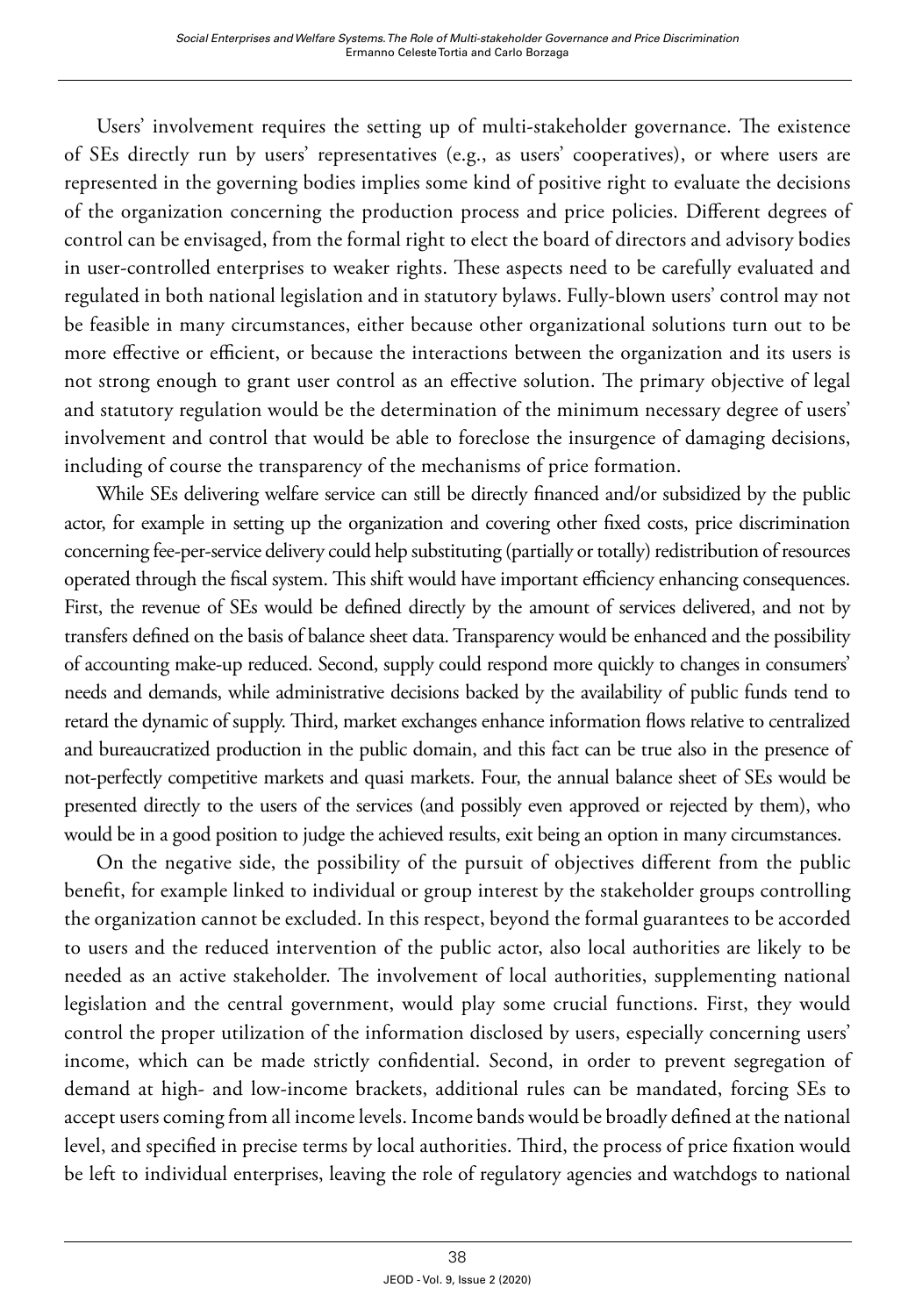and local authorities<sup>5</sup>. Four, on the basis of the total dimension of demand, local public authorities may be allowed to define the maximum number of licenses to be offered to new SEs for different service typologies, so as to maximize production efficiency and reduce unitary costs of services.

The multi-stakeholder nature of non-profit SEs delivering welfare services is now evident: the organization would be managed in the interest of users and under the control of communal authorities, but following strict economic criteria as long as their economic and financial viability are concerned. The main stakeholder would be the users, the local authorities, employees, donors, and volunteers. For each stakeholder group, laws and other regulations need to set the minimum required standard (general principles) for its involvement, while the specific working rules would be left to individual organizations. The position of users, donors, and public authorities would be critical for the above cited reasons, though public authorities would enter the picture mainly in the role of guarantor and regulator, as the representatives of the community at large. The stakeholder-patron(s) with whom the formal right to appoint the governing bodies (board of directors and/or advisory board) rests are not determined in advance. These patrons can be one unique stakeholder, with the exclusion of public authorities in order to prevent public control, or more than one stakeholder. The right to appoint the governing bodies and the most suitable ownership forms are relatively unimportant in this context and will mainly depend on the specific activity of operation and other contextual elements.

While we focused on users' and local authorities' involvement, employees' involvement is necessary as well, given the relatively low degree of standardization, the relational content and the strong incompleteness of labour contracts in the provision of welfare services. In such a context, given the low effectiveness of hierarchy, monetary incentives and control, worker involvement can lead to better information flows, lower transaction costs, and improved procedural fairness, all conducive to higher productivity and increased quality of services (Benz and Stutzer, 2002; Benz, 2005; Borzaga and Tortia, 2006; Tortia, 2008; Blandi, 2018). The internal equilibrium between the different actors and the governance mechanisms regulating their interaction may not be defined in advance beyond the above-mentioned general criteria. Indeed, the paradigm of self-organization is brought in to evidence that the autonomous decisions of different stakeholders in identifying and choosing their relative positioning within organizational boundaries is most likely to lead to the expected results in terms of quality and quantity of the services delivered (Sacchetti and Tortia, 2014; 2020). The exact definition of the working rules and specific governance mechanisms is left to statutory bylaws and managerial decisions, so as to allow the maximum possible degree of adaptation of the individual organization to specific social objectives and to contextual conditions. In practice, SEs might be operated as worker and/or user cooperatives, as non-profits where the appointed management governs the organization on the behalf of its beneficiaries, or as investorowned firms whose surpluses and investments are devoted to their social missions.

<sup>&</sup>lt;sup>5</sup> We do not exclude the possibility of direct pricing by local authorities, but this possibility is not analyzed here. In very general terms, the stronger the competitive pressure between different providers, the lower the need for price regulation, while in the presence of imperfect markets and monopoly power, price regulation may be necessary.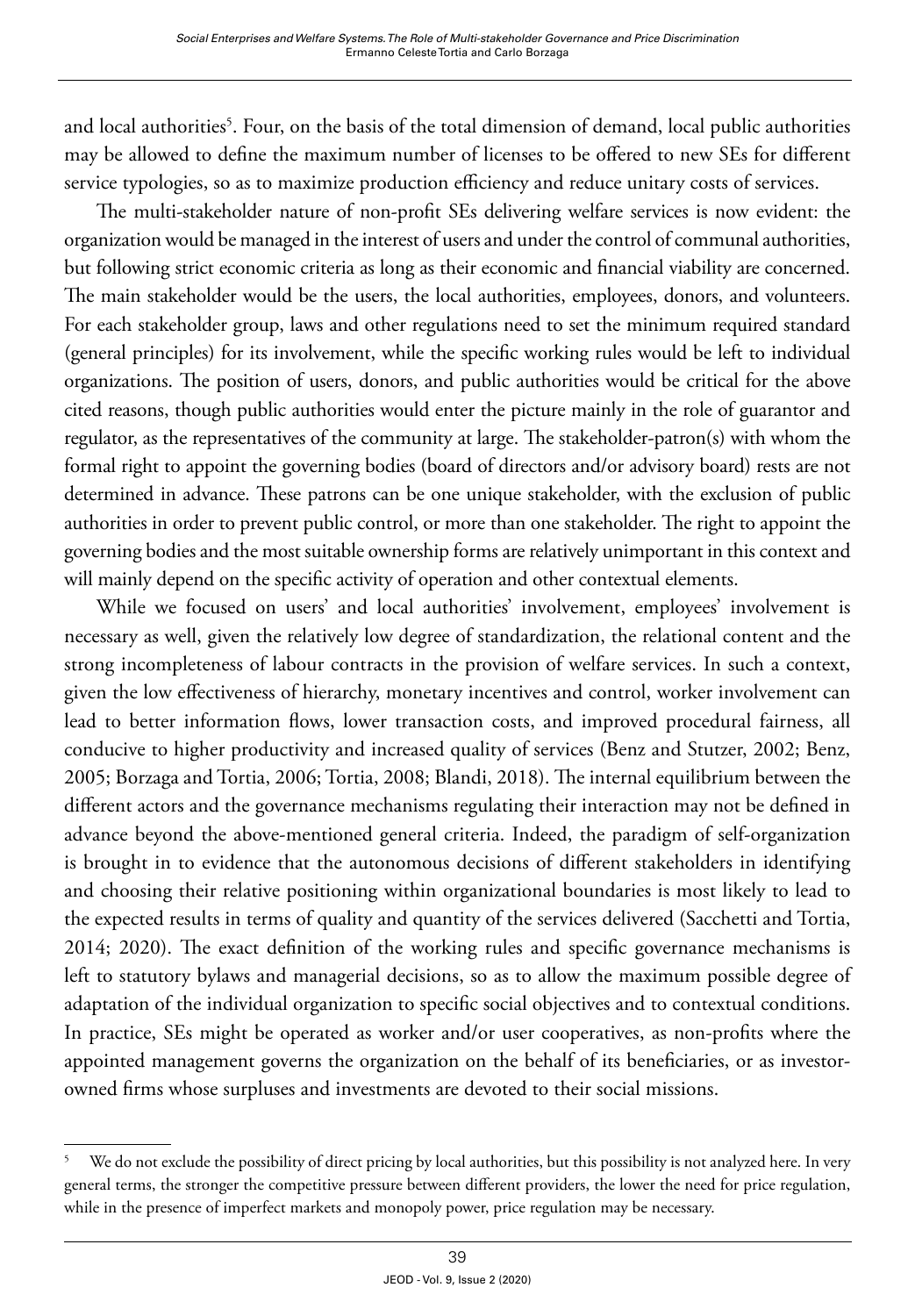# **5. Concluding remarks**

SEs represent an innovative organizational solution that has the potential to spread well beyond the traditional sectors and organizational forms, especially the public sector and investor owned, profit-seeking enterprises. The cross-ownership character of SEs adds flexibility to its utilization in different sectors in the provision of different typologies of goods and services. The aim being the pursuit of public benefit, important improvements are expected mainly in comparison with public production in terms of efficiency enhancing, cost-reducing and surplus-augmenting solutions. Innovative activities, the completion of supply, and the utilization of supplementary resources with respect to more traditional organizational forms would all contribute to increase the economic and social surplus produced by SEs.

The well-known limitations of contemporary welfare systems, and the more and more binding financial constraints they undergo imply that externalization and decentralization based on market exchanges and private provision will become a growing phenomenon in the production of public and welfare services. While bureaucratization and procedural inefficiencies can halt the innovative potentials of the public sector, SEs may not suffer from these limitations to the same extent. Consequently, given their public benefit vocation, SEs can be expected to both complement and substitute public provision.

In this paper, attention was specifically focused on the possibility for SEs to produce welfare service, since their peculiar ownership rights and organizational solutions could help alleviating long lasting problems that affect mainly public but also private provision, such as various kinds of inefficiencies and the low innovative potential. Among the manifold dimension of the working of SEs, we pointed our attention to their most typical forms of governance and its expected consequences on price determination in the production of welfare services. Given the presence of important contractual failures and the non-standardized and relational character of the services produced by SEs, multi-stakeholder governance was already singled out by several authors and in several pieces of national legislation as the most typical way in which SEs are able to coordinate different stakeholder-patrons within organizational boundaries, this way overcoming the limitations of contractual relations. We agree with this stance, and resort to the paradigm of self-organization to clarify how multi-stakeholder governance can emerge and develop overtime. We evidence how the autonomous decisions of different stakeholder-patrons in positioning themselves within the governance structure (including, of course, the relative position of each stakeholder) is key to achieving organizational efficiency and effectiveness, and welfare increasing solutions. Price determination and the related mechanisms of discrimination, in the presence of multi-stakeholder governance and the NPDC, are instrumental to achieving the fundamental objective of universal coverage of basic welfare services as social right. A proper regulation of price discrimination and revenue maximization can allow the attainment, at one and the same time, of the coverage of the whole potential demand for services and of financial sustainability. While revenue maximization is functional to the gathering of the resources necessary to carry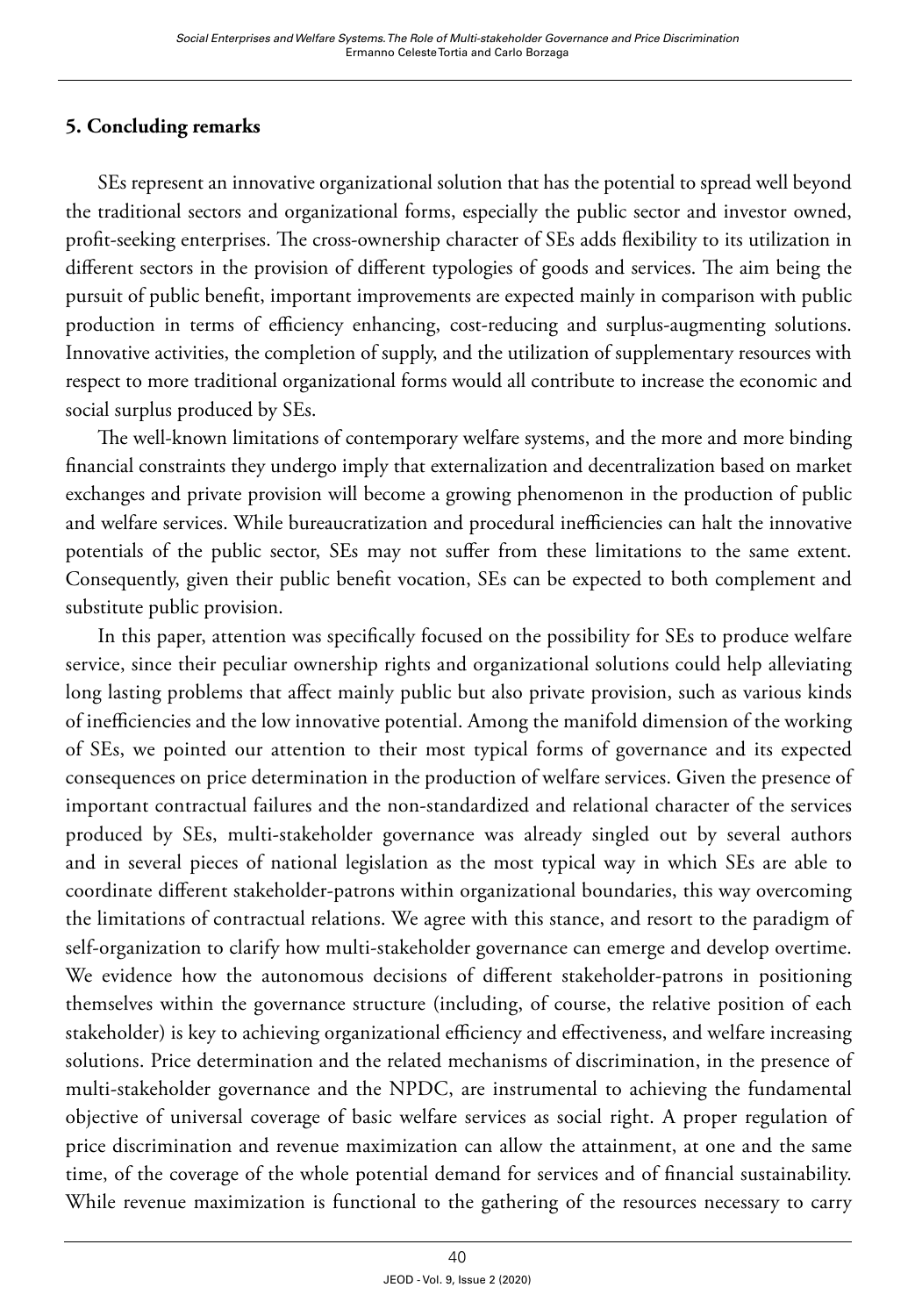out efficient production, cost control is necessary to keep service fees under control and to allow revenues to meet costs. The utilization of non-market resources such as financial and labour donations (also in terms of lowers than market equilibrium wages) can help achieve this objective. When public subsidization becomes necessary (due to too low ability to pay of some shares of the users), cost control can also be affected through regulation and public expenditure control by public authorities.

Though tentative, the solutions proposed, especially the ones highlighting the advantages of price discrimination, are intended to be a starting point in the direction of the creation of at least partially decentralized welfare systems. While traditional welfare services may be left to public provision, new welfare services connected to the evolution of social needs and demands, and especially linked to the aging of the population and to the weakening of family ties in industrialized country, will offer many new opportunities for increased supply. In the presence of binding public budget constraints, SEs may become a crucial actor able to take up and accomplish these developmental trends.

The main limitation of this paper is found in the early stages of its analysis, which will require several theoretical (both analytical and conceptual) and empirical extensions. Besides, regulation and policy tools in public-private partnerships, and the related financial instruments, which already exist, need to be developed and tailored to the specific features of non-profit SEs. These remarks also constitute the most fundamental suggestions for future research.

#### **References**

- Anheier, H.K. & Ben-Ner, A. (Eds.) (2003). *The Study of Nonprofit Enterprise. Theories and Approaches.* New York: Kluwer Academic/Plenum Publishers. DOI:<https://doi.org/10.1007/978-1-4615-0131-2>
- Bacchiega, A. & Borzaga, C. (2001). Social Enterprise as an Incentive Structures. In: C. Borzaga & J. Defourny (Eds.), *The Emergence of Social Enterprise.* Abingdon: Routledge: pp. 273-295. DOI:<https://doi.org/10.4324/9780203164679>
- Bacchiega, A. & Borzaga, C. (2003). The Economics of the Third Sector: Toward a More Comprehensive Approach. In: H.K. Anheier & A. Ben-Ner (Eds.), *The Study of Nonprofit Enterprise. Theories and Approaches.* New York: Kluwer Academic/ Plenum Publishers: pp. 27-48. DOI: [https://doi.org/10.1007/978-1-4615-0131-2\\_2](https://doi.org/10.1007/978-1-4615-0131-2_2)
- Benz, M. (2005). Not for the profit, but for the satisfaction? Evidence on worker well-being in non-profit Firms, *Kyklos*, 58(2): 155-76. DOI: <https://doi.org/10.1111/j.0023-5962.2005.00283.x>
- Benz, M. & Stutzer, A. (2002). Do Workers Enjoy Procedural Utility? *Zurich IEER Working Paper Series*, 127/02. DOI: <https://doi.org/10.2139/ssrn.336581>
- Blandi, V. (2018). *Customer Uncertainty: A Source of Organizational Inefficiency in the Light of the Modularity Theory of the Firm* (PhD Thesis). Trento: Doctoral School of Social Sciences. Available at: [http://eprints-phd.biblio.unitn.](http://eprints-phd.biblio.unitn.it/3056/) [it/3056/](http://eprints-phd.biblio.unitn.it/3056/) [Accessed: 9th February 2021]
- Borzaga, C. & Defourny, J. (Eds.) (2001). *The Emergence of Social Enterprise.* London: Routledge. DOI: [https://doi.](https://doi.org/10.4324/9780203164679) [org/10.4324/9780203164679](https://doi.org/10.4324/9780203164679)
- Borzaga, C., Depedri, S. & Tortia, E.C. (2011). Testing the Distributive Effects of Social Enterprises: The Case of Italy. In: L. Sacconi & G. Degli Antoni (Eds.), *Social Capital, Corporate Social Responsibility, Economic Behaviour and Performance.* Basingstoke: Palgrave: pp 282-303. DOI: [https://doi.org/10.1057/9780230306189\\_11](https://doi.org/10.1057/9780230306189_11)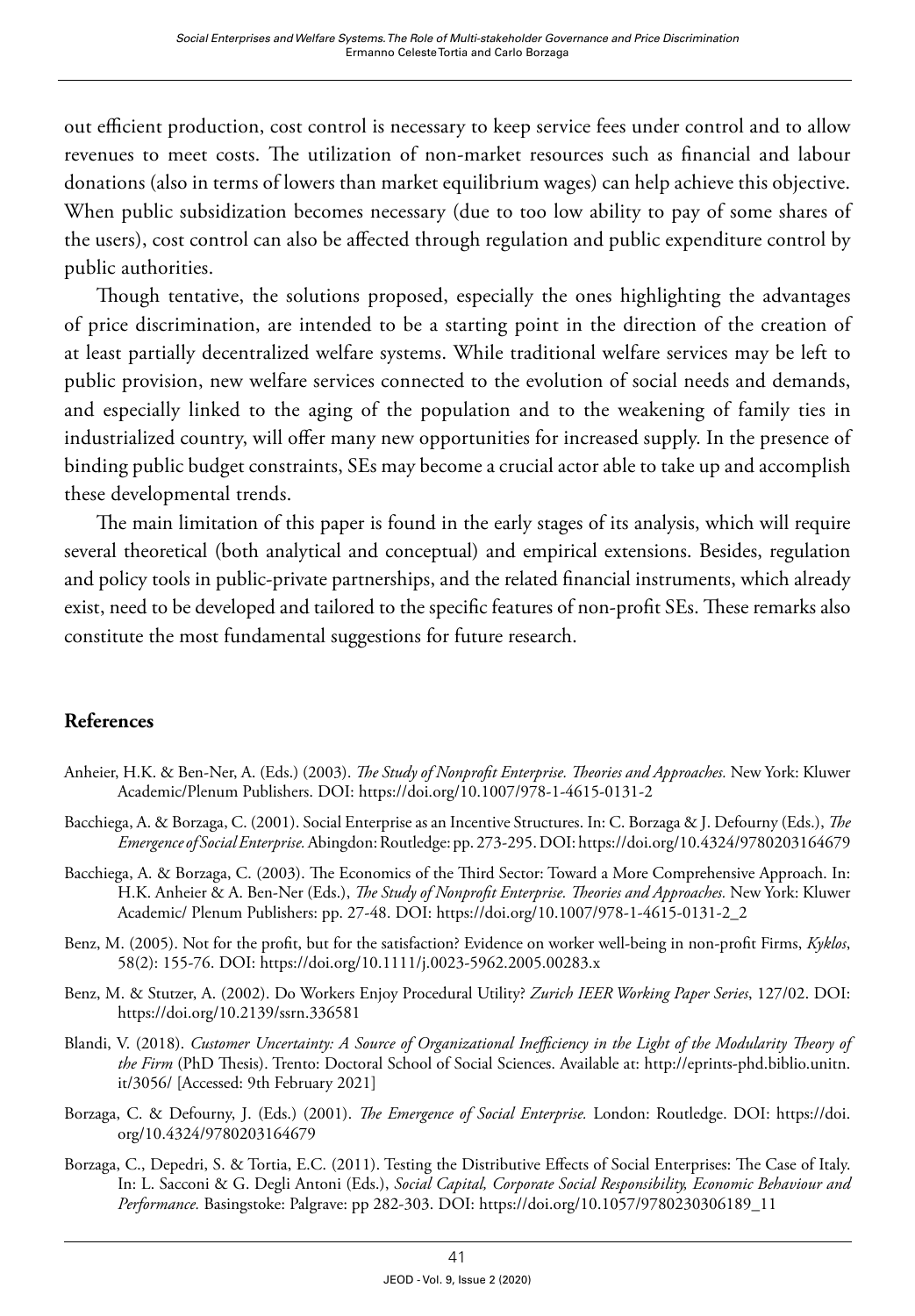- Borzaga, C. & Galera, G. (2016). Innovating the Provision of Welfare Services Through Collective Action: The Case of Italian Social Cooperatives, *International Review of Sociology,* 26(1): 31–47. DOI: [https://doi.org/10.1080/0390](https://doi.org/10.1080/03906701.2016.1148336) [6701.2016.1148336](https://doi.org/10.1080/03906701.2016.1148336)
- Borzaga, C. & Mittone, L. (1997). The Multi-stakeholders Versus the Nonprofit Organisation, *University of Trento-Department of Economics Discussion Paper*, 7/97.
- Borzaga, C. & Tortia, E. (2006). Worker motivations, job satisfaction, and loyalty in public and non-profit social services, *Non-profit and Voluntary Sector Quarterly*, 35(2): 225-48. DOI:<https://doi.org/10.1177/0899764006287207>
- Borzaga, C. & Tortia, E. (2009). Social enterprises and local economic development. In: E. Clarence & A. Noya (Eds.), *The changing boundaries of social enterprises*. Paris: OECD: pp. 195-228. DOI: [https://doi.](https://doi.org/10.1787/9789264055513-6-en) [org/10.1787/9789264055513-6-en](https://doi.org/10.1787/9789264055513-6-en)
- Borzaga, C. & Tortia, E. (2017). Co-operation as Coordination Mechanism: A New Approach to the Economics of Co-operative Enterprises. In: J. Michie, J. Blasi & C. Borzaga (Eds.), *The Oxford Handbook of Mutual, Cooperative, and Co-owned Business*. Oxford: Oxford University Press: pp. 55–75. DOI: [https://doi.org/10.1093/](https://doi.org/10.1093/oxfordhb/9780199684977.013.5) [oxfordhb/9780199684977.013.5](https://doi.org/10.1093/oxfordhb/9780199684977.013.5)
- Defourny, J. & Nyssens, M. (2008). Social enterprise in Europe: recent trends and developments, *Social Enterprise Journal,* 4(3): 202-228. DOI: <https://doi.org/10.1108/17508610810922703>
- Defourny, J. & Nyssens, M. (2010). Conceptions of social enterprise and social entrepreneurship in Europe and the United States: Convergences and divergences, *Journal of Social Entrepreneurship*, 1(1): 32-53. DOI: [https://doi.](https://doi.org/10.1080/19420670903442053) [org/10.1080/19420670903442053](https://doi.org/10.1080/19420670903442053)
- Enquist, B., Johnson, M. & Skalen, P. (2006). Adoption of corporate social responsibility incorporating a stakeholder perspective, *Qualitative Research in Accounting & Management*, 3(3): 188-207.DOI: [https://doi.](https://doi.org/10.1108/11766090610705399) [org/10.1108/11766090610705399](https://doi.org/10.1108/11766090610705399)
- Fazzi, L. (2007). *Governance per le imprese sociali e il non profit. Democrazia, approccio multistakeholder, produttività.* Roma: Carocci.
- Frey, B.S. (1997). *Not Just for the Money. An Economic Theory of Personal Motivation.* Cheltenham, UK: Edward Elgar Publishing.
- Galera, G. & Borzaga, C. (2009). Social Enterprise: An International Overview of its Conceptual Evolution and Legal Implementation, *Social Enterprise Journal,* 5(3): 210-228. DOI:<https://doi.org/10.1108/17508610911004313>
- Granovetter, M.S. (1973). The Strength of Weak Ties, *American Journal of Sociology,* 78(6): 1360-1380. DOI: [https://](https://doi.org/10.1086/225469) [doi.org/10.1086/225469](https://doi.org/10.1086/225469)
- Grillo, M. (1989). Cooperative di consumatori e produzione di beni sociali*, POLITEIA Working Papers*, 39/89.
- Hansmann, H. (1980). The Role of Nonprofit Enterprises, *The Yale Law Journal*, 89(5): 835- 901. DOI: [https://doi.](https://doi.org/10.2307/796089) [org/10.2307/796089](https://doi.org/10.2307/796089)
- Hansmann, H. (1987). Economic theories of nonprofit organization. In: W.W. Powell (Ed.), *The nonprofit sector: A research handbook*. New Haven, CT: Yale University Press: pp. 27-42.
- Hansmann, H. (1996). *The Ownership of Enterprise*. London: The Belknap Press of Harvard University Press.
- Hansmann, H. (2001). A reform agenda for the law of nonprofit organizations. In: K. Hopt & D. Reuter (Eds.), *Stiftungsrecht in Europa.* Koeln: Carl Heymanns Verlag*:* pp. 241–272.
- Kakabadse, N.K., Rozuel, C. & Lee-Davies, L. (2005). Corporate social responsibility and stakeholder approach: a conceptual review, *International Journal of Business Governance and Ethics,* 1(4). DOI: [https://doi.org/10.1504/](https://doi.org/10.1504/IJBGE.2005.006733) [IJBGE.2005.006733](https://doi.org/10.1504/IJBGE.2005.006733)
- Kerlin, J.A. (2006). Social Enterprise in the United States and Europe: Understanding and Learning from the Differences, *Voluntas: International Journal of Voluntary and Nonprofit Organizations,* 17(3): 247-263. DOI: [https://doi.](https://doi.org/10.1007/s11266-006-9016-2) [org/10.1007/s11266-006-9016-2](https://doi.org/10.1007/s11266-006-9016-2)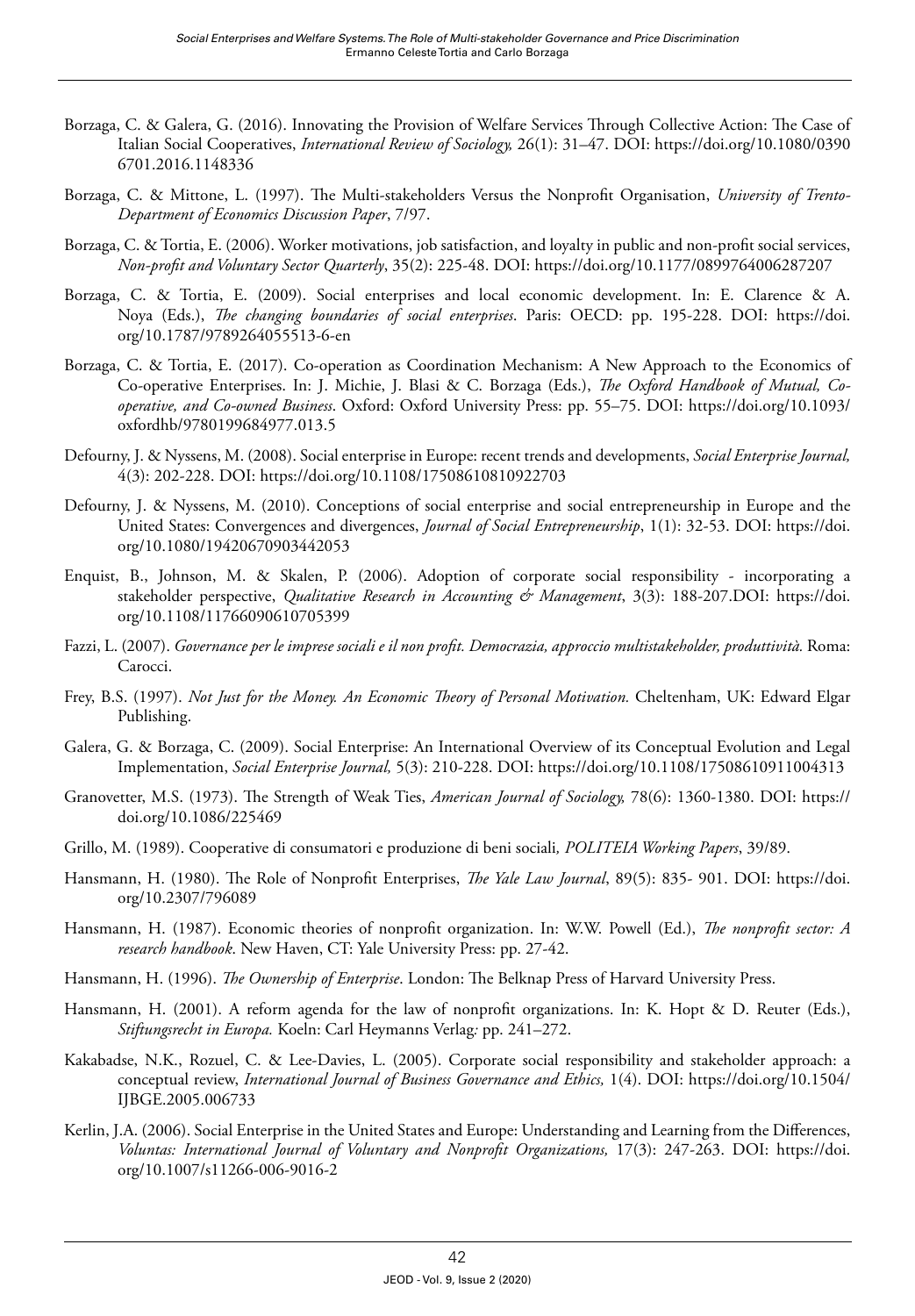- Kerlin, J.A. (2010), A comparative analysis of the global emergence of social enterprise, *Voluntas: International Journal of Voluntary and Nonprofit Organizations,* 21(2): 162–179. DOI: <https://doi.org/10.1007/s11266-010-9126-8>
- Kreps, D.M. (1990). Corporate Culture and Economic Theory. In: J.E. Alt & K.A. Shepsle (Eds.), *Perspectives on Positive Political Economy.* Cambridge: Cambridge University Press: pp. 90-143. DOI: [https://doi.org/10.1017/](https://doi.org/10.1017/CBO9780511571657.006) [CBO9780511571657.006](https://doi.org/10.1017/CBO9780511571657.006)
- Iliopoulos, C. & Valentinov, V. (2018). Member Heterogeneity in Agricultural Cooperatives: A Systems-Theoretic Perspective, *Sustainability*, 10(4): 1271. DOI:<https://doi.org/10.3390/su10041271>
- Lohmann, R.A. (1992). *The Commons: New Perspectives on Nonprofit Organization, Voluntary Action and Philanthropy.*  Available at: [https://dlc.dlib.indiana.edu/dlc/bitstream/handle/10535/5310/TheCommons\(Lohmann,1992\).](https://dlc.dlib.indiana.edu/dlc/bitstream/handle/10535/5310/TheCommons(Lohmann,1992).pdf?sequence=1) [pdf?sequence=1](https://dlc.dlib.indiana.edu/dlc/bitstream/handle/10535/5310/TheCommons(Lohmann,1992).pdf?sequence=1) [Accessed: 11<sup>th</sup> February 2021]
- Lohmann, R.A. (2015). *Voluntary action and the new commons*. West Virginia University. Available at: [https://](https://researchrepository.wvu.edu/faculty_publications/760/) [researchrepository.wvu.edu/faculty\\_publications/760/](https://researchrepository.wvu.edu/faculty_publications/760/) [Accessed: 11<sup>th</sup> February 2021]
- Meyer, C.R., Cohen, D.G. & Gauthier, J. (2020). Social entrepreneurship, stakeholder management, and the multiple fitness elements of sustainability: where cash is no longer king, *Journal of Small Business & Entrepreneurship,* 32(5): 431-455. DOI:<https://doi.org/10.1080/08276331.2019.1661614>
- Nahapiet, J. & Ghoshal, S. (1998). Social Capital, Intellectual Capital, and the Organizational Advantage, *The Academy of Management Review,* 23(2): 242-266. DOI: <https://doi.org/10.5465/amr.1998.533225>
- Olson, M. (1965). *The Logic of Collective Action: Public Goods and the Theory of Groups*. Harvard University Press: Cambridge, MA.
- Ostrom, E. (1990). *Governing the Commons: The Evolution of Institutions for Collective Action.* New York: Cambridge University Press. DOI: <https://doi.org/10.1017/CBO9780511807763>
- Poledrini, S. & Tortia, E.C. (2020). Social Enterprises: Evolution of the Organizational Model and Application to the Italian Case, *Entrepreneurship Research Journal,* 10(4): 20190315. DOI: <https://doi.org/10.1515/erj-2019-0315>
- Provasi, G. (2007). L'impresa Sociale tra Mercato, Autorità e Reciprocità: Problemi e Prospettive. *Università degli Studi di Brescia-Dipartimento di Economia Papers*. Available at: [https://www.unibs.it/sites/default/files/ricerca/allegati/](https://www.unibs.it/sites/default/files/ricerca/allegati/Provasi07.pdf) [Provasi07.pdf](https://www.unibs.it/sites/default/files/ricerca/allegati/Provasi07.pdf) [Accessed: 17<sup>th</sup> January 2021]
- Roseland, M. (2000). Sustainable community development: integrating environmental, economic, and social objectives, *Progress in Planning,* 54(2): 73–132. DOI: [https://doi.org/10.1016/S0305-9006\(00\)00003-9](https://doi.org/10.1016/S0305-9006(00)00003-9)
- Sabatini, F., Modena, F. & Tortia, E.C. (2014). Do cooperative enterprises create social trust?, *Small Business Economics* 42(3): 621-641. DOI:<https://doi.org/10.1007/s11187-013-9494-8>
- Sacchetti, S. & Borzaga, C. (2020). The foundations of the "public organization": governance failure and the problem of external effects, *Journal of Management and Governance*, online first. DOI: [https://doi.org/10.1007/s10997-](https://doi.org/10.1007/s10997-020-09525-x) [020-09525-x](https://doi.org/10.1007/s10997-020-09525-x)
- Sacchetti, S. & Sugden, R. (2003). The governance of networks and economic power: the nature and impact of subcontracting relationships, *The Journal of Economic Surveys,* 17(5): 669-691. DOI: [https://doi.org/10.1046/](https://doi.org/10.1046/j.1467-6419.2003.00209.x) [j.1467-6419.2003.00209.x](https://doi.org/10.1046/j.1467-6419.2003.00209.x)
- Sacchetti, S. & Tortia, E.C. (2014). The social value of multi-stakeholder co-operatives: The case of the CEFF system in Italy. In: T. Mazzarol, S. Reboud, E. Mamouni Limnios & D. Clark (Eds.), *Research Handbook on Sustainable Co-operative Enterprise Case Studies of Organisational Resilience in the Co-operative Business Model.* Northampton MA: Edward Elgar.
- Sacchetti, S. & Tortia, E.C. (2020). Governing cooperatives in the context of individual motives, *International Journal of Social-Economics,* 48(2): 181-203. DOI: <https://doi-org.ezp.biblio.unitn.it/10.1108/IJSE-09-2019-0579>
- Tomlinson, P.R. (2012). Industry Institutions, Social Capital and Firm Participation in Industrial Development, *Industrial and Corporate Change,* 21(1): 1-29. DOI:<https://doi.org/10.1093/icc/dtr028>
- Tortia, E.C. (2008). Worker well-being and perceived fairness: survey-based findings from Italy*, Journal of Socio-Economics,* 37(5): 2080-2094. DOI:<https://doi.org/10.1016/j.socec.2007.10.005>